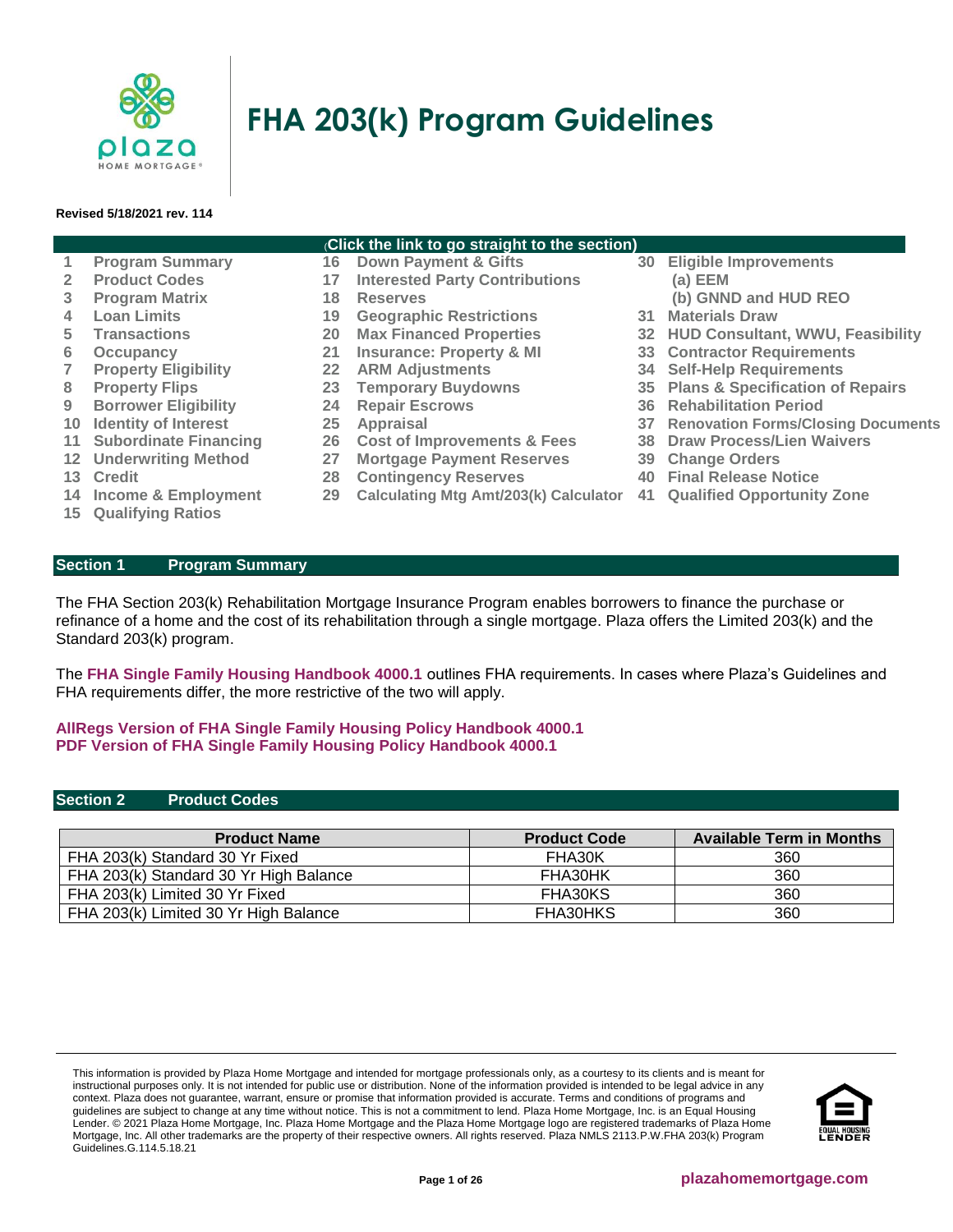<span id="page-1-0"></span>

| <b>Conforming Balance and High Balance - Primary Residence</b><br><b>Excluding Manufactured Housing</b> |            |             |                         |                                              |                         |
|---------------------------------------------------------------------------------------------------------|------------|-------------|-------------------------|----------------------------------------------|-------------------------|
| <b>Purpose</b>                                                                                          | <b>LTV</b> | <b>CLTV</b> | <b>Min Credit Score</b> | <b>Max DTI</b><br><b>Underwriting Method</b> |                         |
|                                                                                                         |            |             |                         | <b>AUS</b>                                   | <b>Manual</b>           |
| Purchase                                                                                                | 96.5%      | 96.5%       | 620                     | 55%1                                         | Per 4000.1 <sup>2</sup> |
| Rate/Term Refinance                                                                                     | 97.75%3    | 97.75%3     | 620                     | $55\%$ <sup>1</sup>                          | Per 4000.12             |

| <b>Conforming Balance - Primary Residence</b> |                           |         |                         |                            |               |
|-----------------------------------------------|---------------------------|---------|-------------------------|----------------------------|---------------|
| <b>Manufactured Housing</b> <sup>4</sup>      |                           |         |                         |                            |               |
| <b>Max DTI</b>                                |                           |         |                         |                            |               |
| <b>Purpose</b>                                | <b>CLTV</b><br><b>LTV</b> |         | <b>Min Credit Score</b> | <b>Underwriting Method</b> |               |
|                                               |                           |         |                         | <b>AUS</b>                 | <b>Manual</b> |
| Purchase                                      | 96.5%                     | 96.5%   | 640                     | Per AUS                    | N/A           |
| Rate/Term Refinance                           | 97.75%3                   | 97.75%3 | 640                     | Per AUS                    | N/A           |

#### 1. Compensating Factor Requirements for AUS approved loans with Credit Score < 640 and DTI > 43% (when both apply):

| DTI             | <b>Compensating Factors</b>                                                                                                                                                                                                                                                                                                                |  |  |
|-----------------|--------------------------------------------------------------------------------------------------------------------------------------------------------------------------------------------------------------------------------------------------------------------------------------------------------------------------------------------|--|--|
| $> 43\% < 50\%$ | Two of the following:<br>verified and documented cash reserves<br>٠<br>3 months (1-2 unit properties)<br>$\circ$<br>6 months (3-4 unit properties)<br>$\circ$<br>minimal increase in housing expense<br>٠<br>residual income<br>significant additional income not reflected in effective income; and/or<br>pre-purchase housing counseling |  |  |
| $> 50\%$        | Ineligible for financing unless both of the following are met:<br>No increase in housing expense<br>٠<br>Minimum 3 months reserves after closing<br>٠                                                                                                                                                                                      |  |  |

2. Manually underwritten loans with debt ratios exceeding 31/43 require compensating factors. Refer to **[4000.1.II.A.5-](http://portal.hud.gov/hudportal/documents/huddoc?id=40001HSGH.pdf#page=324) [Approvable Ratio Requirements \(Manual\)](http://portal.hud.gov/hudportal/documents/huddoc?id=40001HSGH.pdf#page=324)** for requirements.

<sup>3</sup>. Maximum LTV is 85% if the borrower has not owned and occupied the property for the last 12 months. If the property has been owned less than 12 months and has been owner occupied since acquisition then the LTV is not restricted to 85%. Seasoning is based on case number assignment date.

4. Manufactured Housing not eligible for High Balance loan amounts.

#### **See [EEM,](#page-18-0) [GNND](#page-18-1) and [HUD REO](#page-18-1) sections for LTV/CLTV combinations that may exceed 100%.**

This information is provided by Plaza Home Mortgage and intended for mortgage professionals only, as a courtesy to its clients and is meant for instructional purposes only. It is not intended for public use or distribution. None of the information provided is intended to be legal advice in any context. Plaza does not guarantee, warrant, ensure or promise that information provided is accurate. Terms and conditions of programs and guidelines are subject to change at any time without notice. This is not a commitment to lend. Plaza Home Mortgage, Inc. is an Equal Housing Lender. © 2021 Plaza Home Mortgage, Inc. Plaza Home Mortgage and the Plaza Home Mortgage logo are registered trademarks of Plaza Home Mortgage, Inc. All other trademarks are the property of their respective owners. All rights reserved. Plaza NMLS 2113.P.W.FHA 203(k) Program Guidelines.G.114.5.18.21

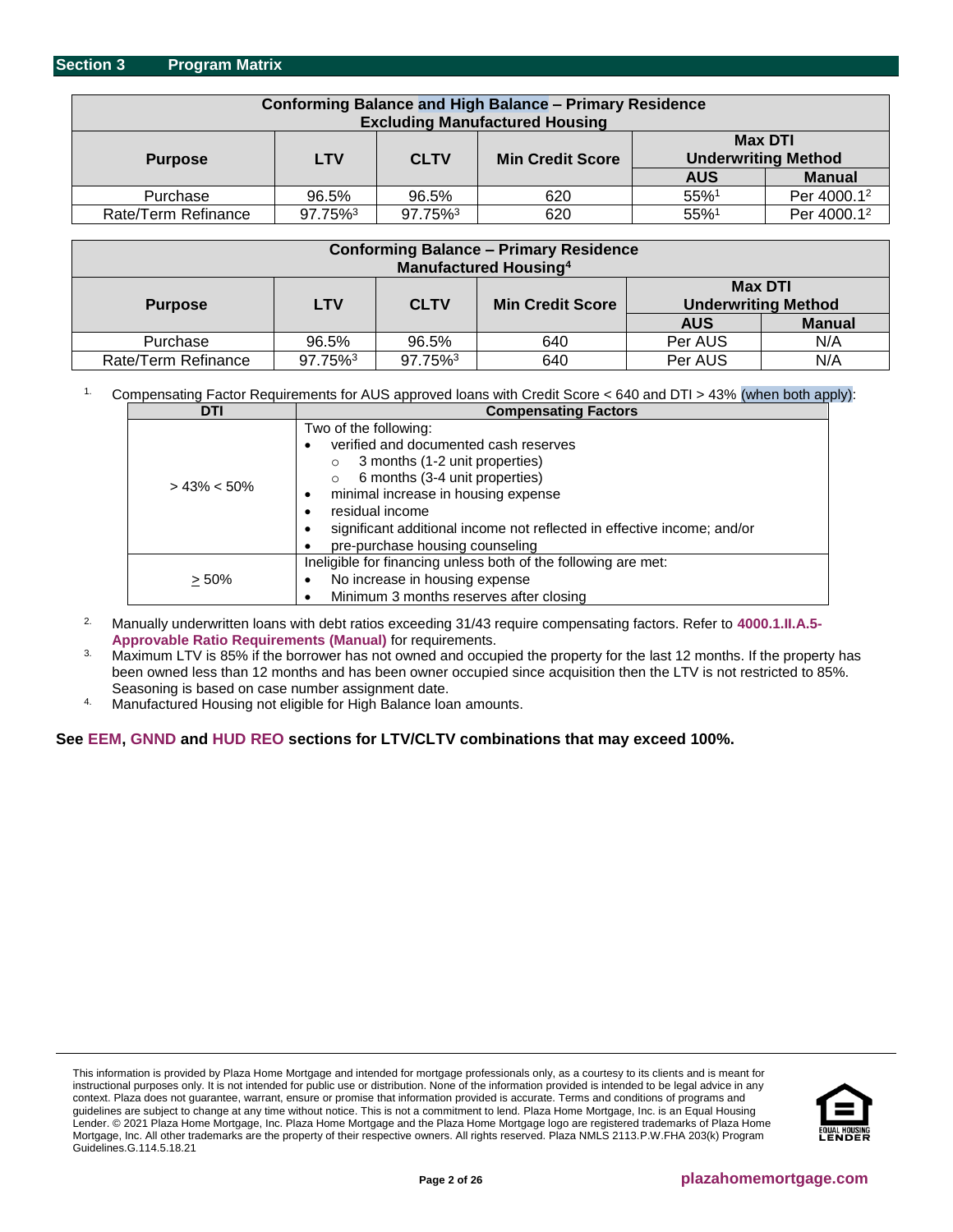<span id="page-2-0"></span>For most single-family mortgage insurance programs, the maximum insurable amount is the lesser of:

- The **[Nationwide Mortgage Limit](https://entp.hud.gov/idapp/html/hicostlook.cfm)** for the area, usually a county or metropolitan statistical area (MSA), **OR**
- The applicable LTV limit, determined by a fixed percentage of the lesser of the sales price or the as is appraised value plus cost improvements.
- Manufactured Housing not eligible for High Balance loan amounts.

| <b>Maximum Base Loan Amount</b> |                 |                          |                     |                     |  |
|---------------------------------|-----------------|--------------------------|---------------------|---------------------|--|
|                                 |                 | <b>Contiguous States</b> | Hawaii <sup>1</sup> |                     |  |
| <b>Unit</b>                     | <b>Standard</b> | <b>High Balance</b>      | <b>Standard</b>     | <b>High Balance</b> |  |
|                                 | \$548,250       | \$822,375                | \$822,375           | N/A                 |  |
|                                 | \$702,000       | \$1,053,000              | \$1,053,000         | N/A                 |  |
|                                 | \$848,500       | \$1,272,750              | \$1,272,750         | N/A                 |  |
|                                 | \$1,054,500     | \$1,581,750              | \$1,581,750         | N/A                 |  |

<sup>1.</sup> There are no properties in Hawaii with loan limits higher than the applicable base conforming limits for 2021. As a result, there are no High Balance limits specific for this state.

- Any loan where the base loan amount exceeds the standard conforming limits will be considered under the High Balance program and may have additional requirements which are identified where applicable.
- Maximum loan limits are determined by geographic areas. A complete schedule of FHA mortgage limits for all areas is available on **[HUD's website](https://entp.hud.gov/idapp/html/hicostlook.cfm)**.

#### <span id="page-2-1"></span>**Section 5 Transactions**

- **Purchase**
- Rate/Term Refinance

#### **Ineligible Transaction Types:**

- Cash out Refinances
- Texas Section 50(a)(6) loans are not eligible
- Properties listed for sale at time of application are not eligible.
- Investment or Second Home Properties
- FHA Back to Work Program (RFHA30BTW)
- No builder spec foreclosures

#### <span id="page-2-2"></span>**Section 6 Occupancy**

• Primary Residence only

This information is provided by Plaza Home Mortgage and intended for mortgage professionals only, as a courtesy to its clients and is meant for instructional purposes only. It is not intended for public use or distribution. None of the information provided is intended to be legal advice in any context. Plaza does not guarantee, warrant, ensure or promise that information provided is accurate. Terms and conditions of programs and guidelines are subject to change at any time without notice. This is not a commitment to lend. Plaza Home Mortgage, Inc. is an Equal Housing Lender. © 2021 Plaza Home Mortgage, Inc. Plaza Home Mortgage and the Plaza Home Mortgage logo are registered trademarks of Plaza Home Mortgage, Inc. All other trademarks are the property of their respective owners. All rights reserved. Plaza NMLS 2113.P.W.FHA 203(k) Program Guidelines.G.114.5.18.21

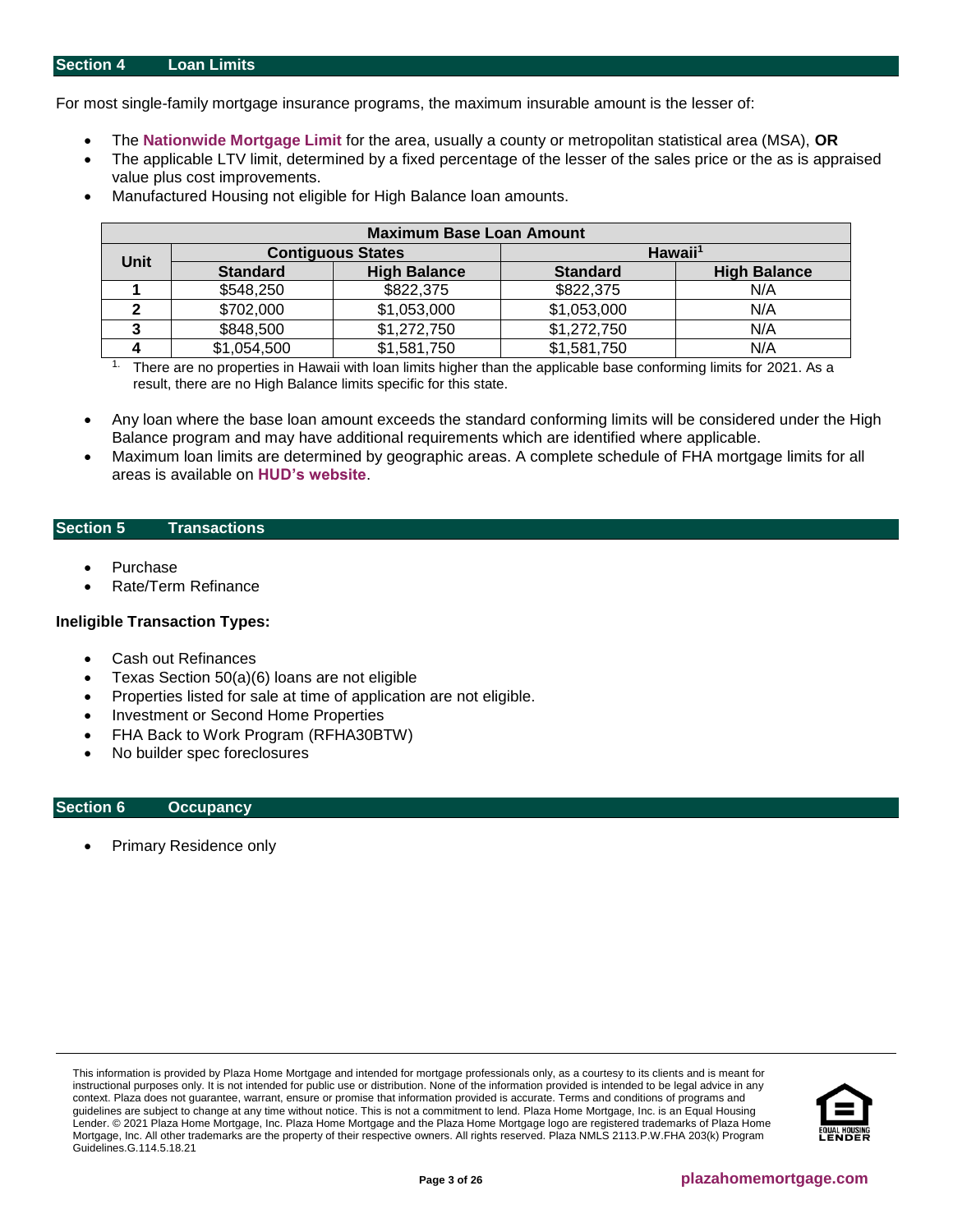## <span id="page-3-0"></span>**Eligible Properties:**

- Structure must be completed for at least one year
- Attached/detached SFRs
- Attached/detached PUDs
- FHA-approved Condos with interior unit upgrades only
- 2-4 Units Primary Residence
- HUD REO Properties
- Manufactured Housing

#### **Ineligible Properties:**

- Investment properties and second homes
- Commercial properties
- **Cooperatives**
- **Condotels**
- Properties listed on the National Historical Register
- Geothermal homes
- Geodesic dome homes
- Mobile homes
- Mixed Use Properties in commercial zoning
- Non-FHA approved or warrantable condos
- **Timeshares**
- Working farms, ranches, orchards
- Homes that have not been completed for at least one year

#### **Condominiums:**

- The unit must be located in an FHA-approved Condominium Project and must comply with all other requirements for condominiums.
- The renovation work must be limited to the interior of the unit, except for firewalls in the attic of the unit
- No more than five units per condominium association, or 25% of the total number of units, whichever is less, can undergo rehabilitation at any time. **AND**
- After rehabilitation is complete, the unit is located in a structure containing no more than four units. For townhouse style condominiums, each townhouse is considered as one structure, provided each unit is separated by a 1½ hour firewall from foundation to roof.

## **Manufactured Housing:**

- Must be classified as Real Property
- The manufactured home must have been built on or after June 15, 1976
- Double-wide minimum width
- Leasehold properties are ineligible
- Condo projects comprised of manufactured homes are ineligible
- The manufactured home may not have been previously installed or occupied at another location
- All manufactured housing must meet FHA guidelines, restrictions in these Program Guidelines, and **[Plaza's](https://resourcecenter.plazahomemortgage.com/phmidocpublisher.nsf/All/F80CDE97BD14D52C8825805A00682B1E?OpenDocument&STATUS=PUBLISHED)  [Manufactured Housing Guidelines](https://resourcecenter.plazahomemortgage.com/phmidocpublisher.nsf/All/F80CDE97BD14D52C8825805A00682B1E?OpenDocument&STATUS=PUBLISHED)**.
- Manufactured housing not eligible in states of Hawaii and Rhode Island.
- Manufactured homes located within a Special Flood Hazard Area are not eligible unless a FEMA National Flood Insurance Program (NFIP) Elevation Certificate (FEMA Form 086-0-33) prepared by a licensed engineer or

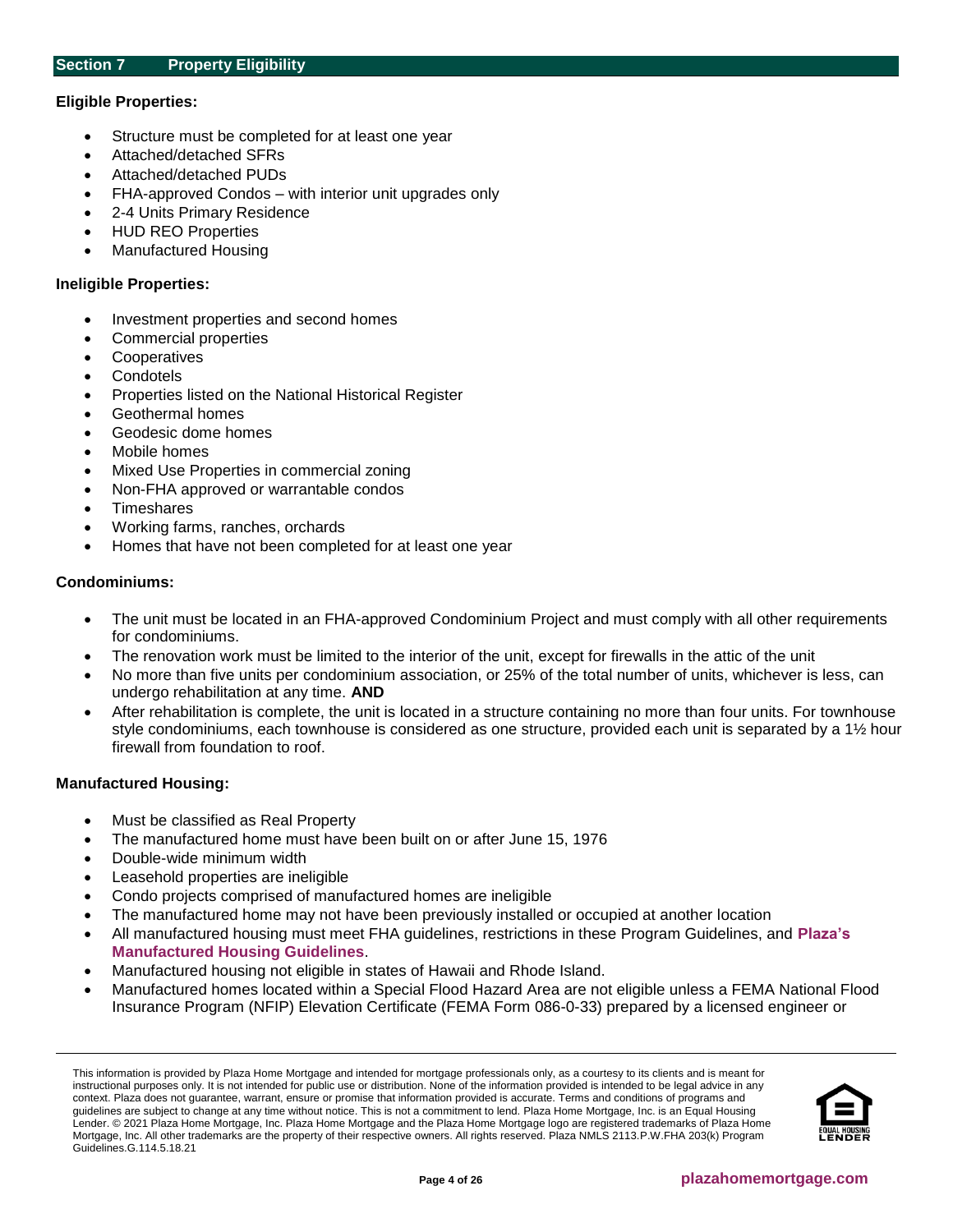surveyor stating that the finished grade beneath the manufactured home is at or above the 100-year return frequency flood elevation is provided, and flood insurance under the NFIP is obtained.

• Refinance transactions for properties listed for sale on or after the date of the application.

# <span id="page-4-0"></span>**Section 8 Property Flips**

Property eligibility is based upon the time that has elapsed between the date the seller acquired the property (based upon the date of settlement) and the date the buyer and seller execute the sales contract that will result in the FHA mortgage insurance (the re-sale date).

## **Resale Less Than or Equal to 90 Days:**

If the re-sale date is 90 days or less following the date of acquisition by the seller, the property is not eligible for a mortgage to be insured by FHA.

# **Transactions involving one of the following exemptions are not subject to the restrictions above:**

- FHA REO properties sold by FHA.
- Resale of properties purchased by an employer or relocation agency in connection with employee relocation. What FHA intends to exempt is bona fide relocation agencies that contract with employers to handle relocations of their employees. A relocation agency DOES NOT include individual real estate agents that advertise themselves as relocation experts and who purchase properties from persons who are relocating from the area.
- Property inherited by the property seller. The property seller will not be required to hold title to that property for 90 days before he/she can sell it with FHA insured financing. The property seller must still be the owner of record but the 90-day ownership period will not be required. Further, since there was no previous sale of the property because it was inherited, there is no previous sales price that might trigger the second appraisal requirement set forth in the flipping rules. The underwriter must include the documentation evidencing the inheritance in the case binder when submitting the case for insurance.
- Sales of properties by state and federally charted financial institutions and Government Sponsored Enterprises (e.g. Fannie Mae and Freddie Mac). **Note:** Mortgage Insurance companies are not considered a state or federally chartered financial institution and are not qualified as a GSE.
- Sales of properties by nonprofits approved to purchase HUD-owned single-family properties at a discount with resale restrictions.
- Sales of properties by local and state government agencies.
- Sales of properties within Presidentially-Declared Disaster Areas, upon FHA's announcement of eligibility in a mortgagee letter specific to said disaster.

# **Resale Greater Than 90 Days:**

Loans with resale dates greater than 90 days and up to 180 days are generally eligible for a mortgage insured by FHA but may require supplemental documentation, including an additional appraisal.

If the resale price is greater than or equal to 100% of the property seller's acquisition price, a second FHA appraisal from a new appraiser is required. The second appraisal cannot be provided by or paid for by the borrower. If the resale price is less than 100% of the property seller's acquisition price, then no additional appraisal documentation is required.

This information is provided by Plaza Home Mortgage and intended for mortgage professionals only, as a courtesy to its clients and is meant for instructional purposes only. It is not intended for public use or distribution. None of the information provided is intended to be legal advice in any context. Plaza does not guarantee, warrant, ensure or promise that information provided is accurate. Terms and conditions of programs and guidelines are subject to change at any time without notice. This is not a commitment to lend. Plaza Home Mortgage, Inc. is an Equal Housing Lender. © 2021 Plaza Home Mortgage, Inc. Plaza Home Mortgage and the Plaza Home Mortgage logo are registered trademarks of Plaza Home Mortgage, Inc. All other trademarks are the property of their respective owners. All rights reserved. Plaza NMLS 2113.P.W.FHA 203(k) Program Guidelines.G.114.5.18.21

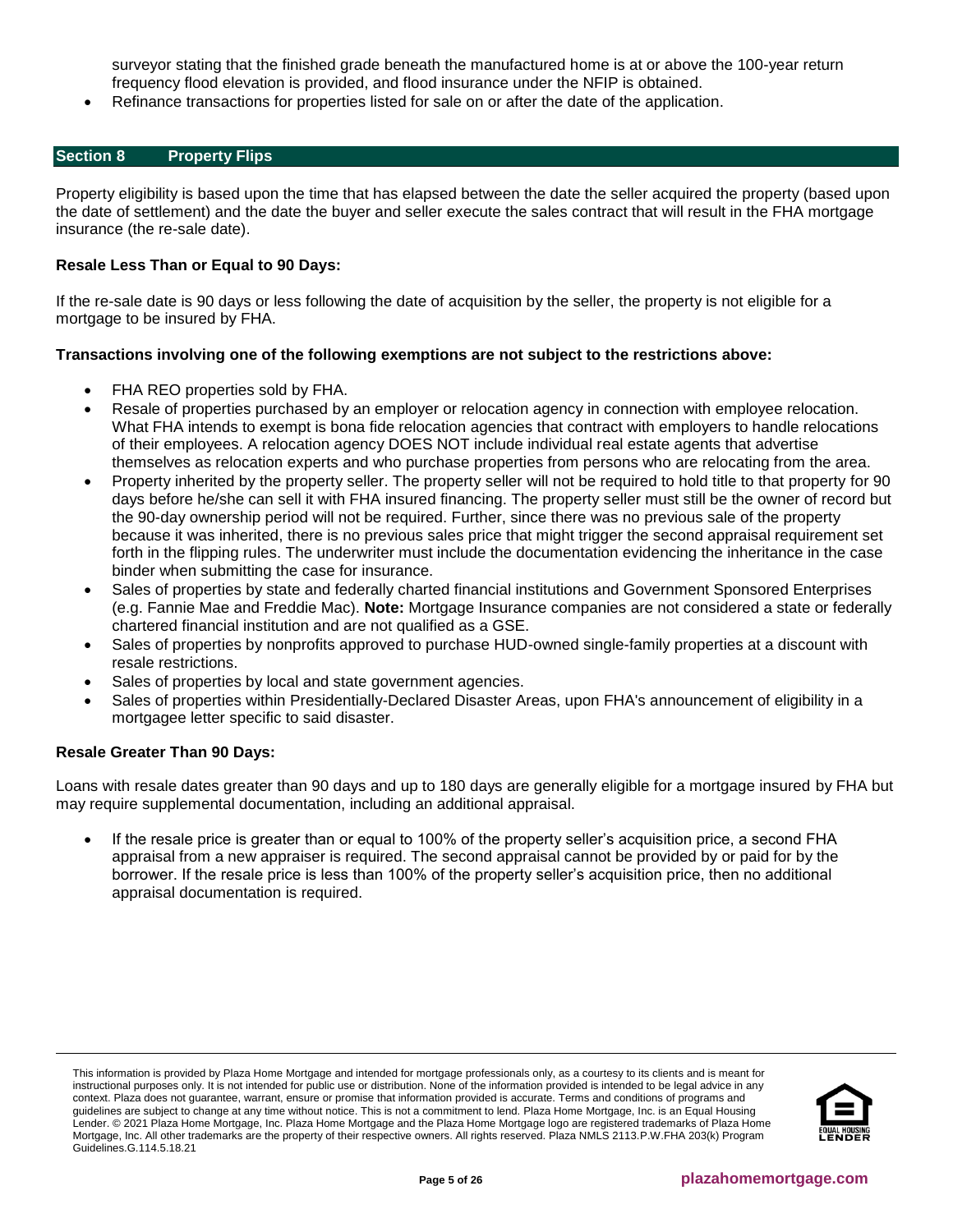# **Unexpired Redemption Period:**

Foreclosed properties that are located in a state where a redemption period is allowed, including Fannie Mae and Freddie Mac owned or HUD REO are not eligible until all of the following are met:

- The redemption period has expired. **AND**
- The foreclosure sale has been confirmed. **AND**
- Clear and marketable title is obtained.

# **Property Flipping Appraisal:**

An as-is appraisal must be obtained if needed to comply with the Property Flipping guidelines. If an as-is appraisal is obtained, then the Adjusted As-Is Value is the lesser of the purchase price or the as-is appraised value.

If uncertain about property eligibility, check with the local Homeownership Center (HOC). Refer to **[4000.1.II.A.1.b-Restrictions on Property Flipping](http://portal.hud.gov/hudportal/documents/huddoc?id=40001HSGH.pdf#page=152)**.

#### <span id="page-5-0"></span>**Section 9 Borrower Eligibility**

## **Eligible Borrowers:**

- U.S. Citizens
- Permanent resident aliens
- Non-permanent resident aliens
- Deferred Action for Childhood Arrivals (DACA) program recipients
- Non-occupant co-borrowers
- Inter Vivos (Living) Trusts
	- o **Note:** A Power of Attorney is not allowed on properties held in a trust.

# **Deferred Action for Childhood Arrivals (DACA) program recipients:**

- Must be borrower's principal residence;
- Borrower must have a valid Social Security Number (SSN), except for those employed by the World Bank, a foreign embassy, or equivalent employer identified by HUD;
- Borrower must be eligible to work in the U.S. as evidenced by the Employment Authorization Document issued by USCIS, and
- The borrower satisfies the same requirements, terms and conditions as those for U.S. citizens.

The Employment Authorization Document is required to substantiate work status. If the Employment Authorization Document will expire within one year and a prior history of residency status renewals exists, the lender may assume that continuation will be granted. If there are no prior renewals, the lender must determine the likelihood of renewal based on information from the USCIS.

A borrower residing in the U.S. by virtue of refugee or asylee status granted by the USCIS is automatically eligible to work in this country. The Employment Authorization Document is not required, but documentation substantiating the refugee or asylee status must be obtained.

This information is provided by Plaza Home Mortgage and intended for mortgage professionals only, as a courtesy to its clients and is meant for instructional purposes only. It is not intended for public use or distribution. None of the information provided is intended to be legal advice in any context. Plaza does not guarantee, warrant, ensure or promise that information provided is accurate. Terms and conditions of programs and guidelines are subject to change at any time without notice. This is not a commitment to lend. Plaza Home Mortgage, Inc. is an Equal Housing Lender. © 2021 Plaza Home Mortgage, Inc. Plaza Home Mortgage and the Plaza Home Mortgage logo are registered trademarks of Plaza Home Mortgage, Inc. All other trademarks are the property of their respective owners. All rights reserved. Plaza NMLS 2113.P.W.FHA 203(k) Program Guidelines.G.114.5.18.21

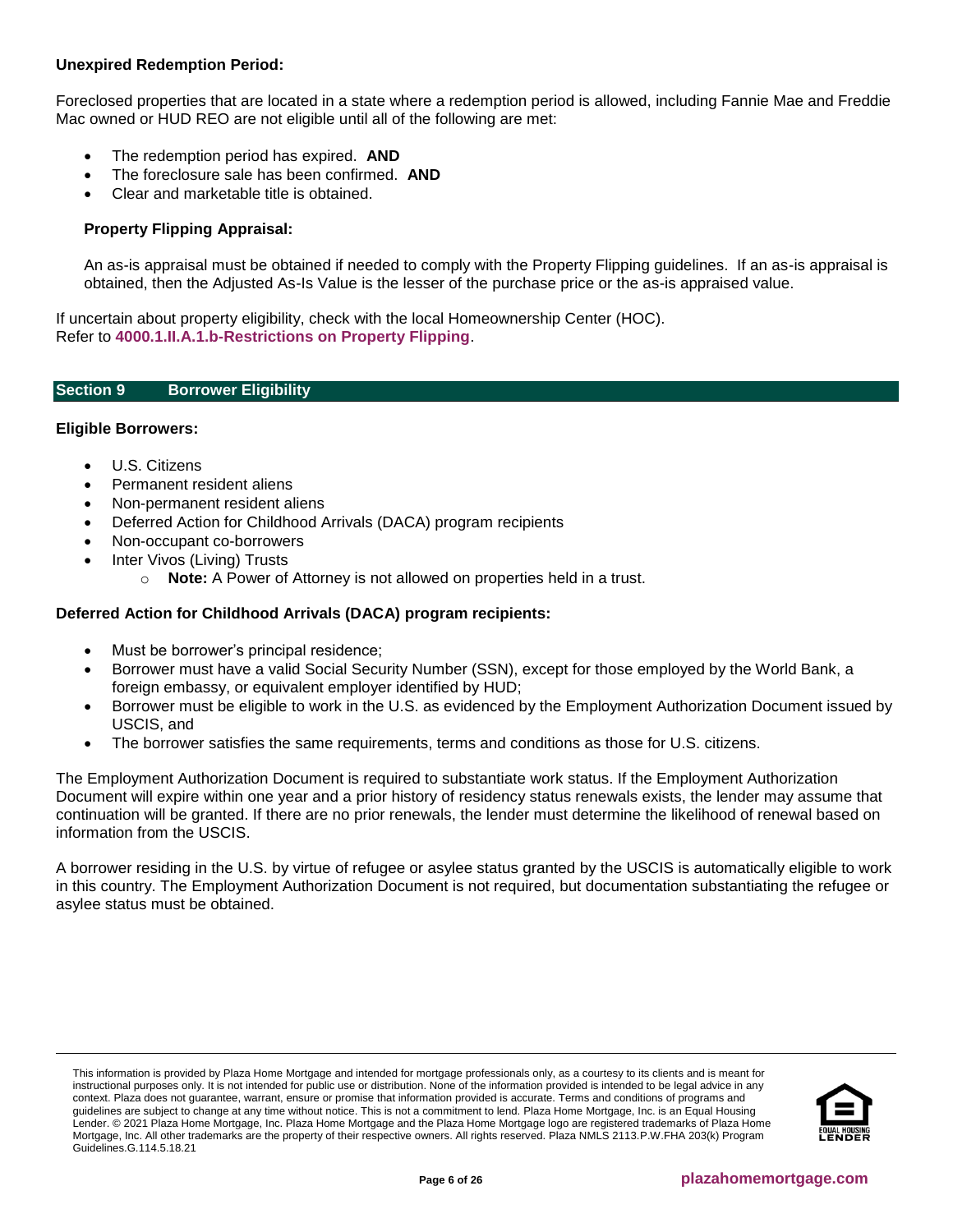# **Ineligible Borrowers:**

- Charitable organizations
- Non-profit agencies
- State or local government agencies
- Foreign Nationals
- **Land Trusts**

# <span id="page-6-0"></span>**Section 10 Identity of Interest**

Identity of Interest and Non-Arm's Length describe transactions that may pose increased risk and warrant additional precautions. Example: borrower has a relationship or business affiliation (any ownership interest, or employment) with any builder, contractor, or seller of the property.

- The borrower may be the current tenant purchasing the property from the owner/landlord.
	- $\circ$  The borrower must have rented the property for at least six months immediately predating the sales contract.
	- o A lease or other written evidence to verify occupancy is required.
- Sales transactions between family members are permitted.
- Borrowers related to or having a business affiliation with the contractor are not allowed.
- No other instances of Identity of Interest or conflict of interest between parties are allowed

# **Chain of Title:**

To preclude any undisclosed identity-of-interest transactions and to discourage the flipping of properties, documents must be obtained verifying the ownership of property for the 24-month period prior to the application for the loan. Chain of Title does not apply to HUD owned and REO

## **Identity of Interest Certification Forms:**

The Borrower and the 203(k) Consultant must each sign an Identity of Interest certification that is placed in the case binder. Refer to **[Section 37 Renovation Forms](#page-23-0)**.

## <span id="page-6-1"></span>**Section 11 Subordinate Financing**

New or existing subordinate financing is allowed per FHA guidelines and subject to CLTV limits per the program matrix.

Properties with Property Assessed Clean Energy (PACE) obligations are ineligible.

This information is provided by Plaza Home Mortgage and intended for mortgage professionals only, as a courtesy to its clients and is meant for instructional purposes only. It is not intended for public use or distribution. None of the information provided is intended to be legal advice in any context. Plaza does not guarantee, warrant, ensure or promise that information provided is accurate. Terms and conditions of programs and guidelines are subject to change at any time without notice. This is not a commitment to lend. Plaza Home Mortgage, Inc. is an Equal Housing Lender. © 2021 Plaza Home Mortgage, Inc. Plaza Home Mortgage and the Plaza Home Mortgage logo are registered trademarks of Plaza Home Mortgage, Inc. All other trademarks are the property of their respective owners. All rights reserved. Plaza NMLS 2113.P.W.FHA 203(k) Program Guidelines.G.114.5.18.21

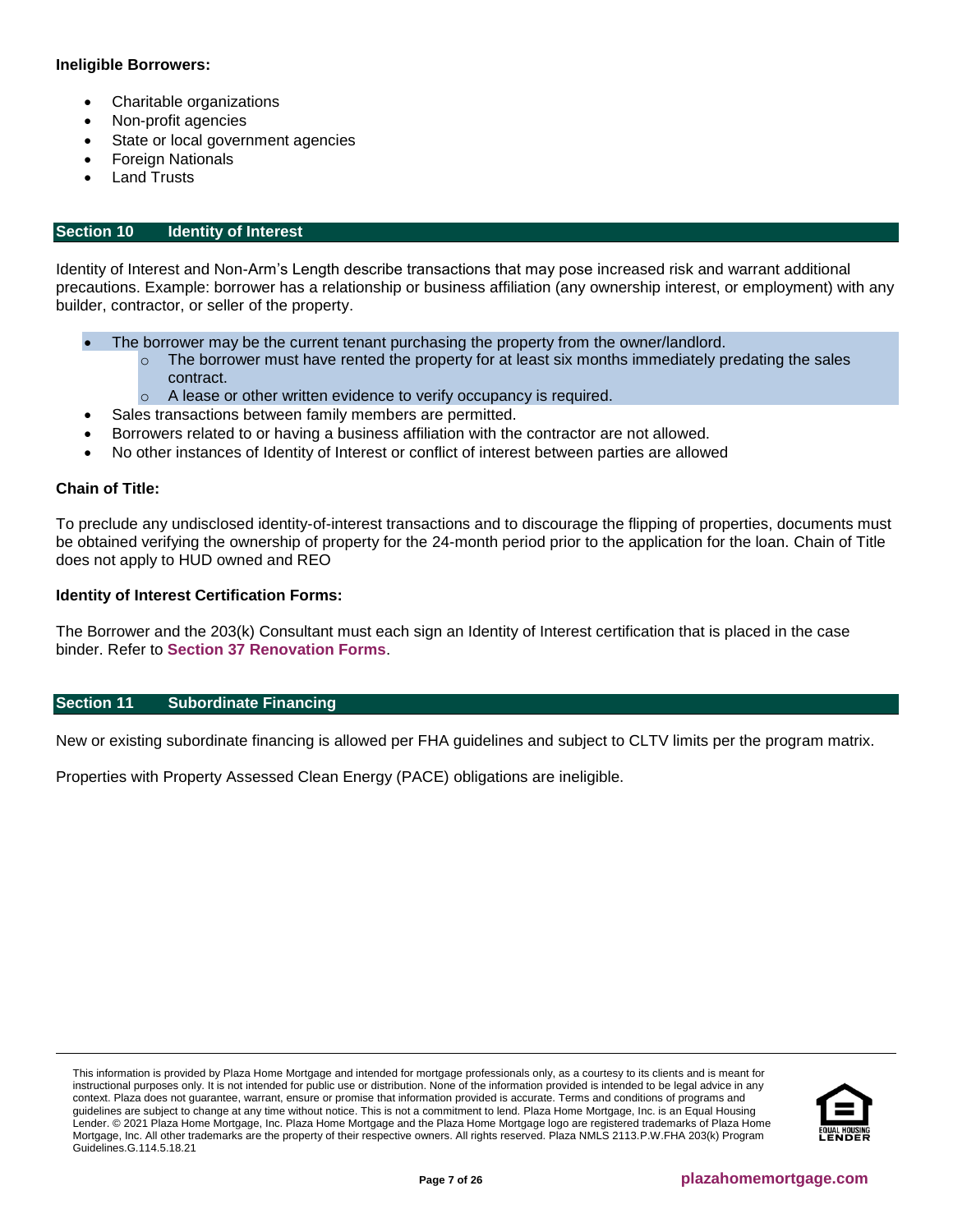#### <span id="page-7-0"></span>**Section 12 Underwriting Method**

#### **Automated Underwriting:**

Loans must be decisioned through FHA TOTAL Scorecard. Provide a copy of the TOTAL Scorecard recommendation from DU or LPA. With the exception of manufactured housing, which requires an AUS approval, loans not receiving an acceptable AUS result may be manually underwritten subject to eligibility.

| <b>Transaction Type</b> | <b>Underwriting Method</b> | <b>Acceptable AUS Results</b>   |
|-------------------------|----------------------------|---------------------------------|
| Purchase or Rate/Term   | DU, LPA, Manual            | Approve/Eligible or Accept/Pass |

Regardless of the risk assessment made by DU or LPA, the DE underwriter remains accountable for compliance with FHA guidelines and eligibility requirements, as well as for any credit, capacity and documentation requirements covered herein. Additional information may be requested at the discretion of the Underwriter

#### **Manual Underwriting**:

For loans that receive an AUS Refer or that otherwise require a downgrade to manual underwriting, refer to **[4000.1.II.A.4-](http://portal.hud.gov/hudportal/documents/huddoc?id=40001HSGH.pdf#page=148) [Accept Risk Classifications Requiring a Downgrade to Manual Underwriting \(TOTAL\)](http://portal.hud.gov/hudportal/documents/huddoc?id=40001HSGH.pdf#page=148)** and to **[4000.1.II.A.5-Manual](http://portal.hud.gov/hudportal/documents/huddoc?id=40001HSGH.pdf#page=250)  [Underwriting of the Borrower](http://portal.hud.gov/hudportal/documents/huddoc?id=40001HSGH.pdf#page=250)**.

The following are not eligible for manual underwriting:

- High Balance transactions
- $LTV/CLTV > 95%$
- Manufactured Housing
- Loans where not all borrowers have a valid credit score

# <span id="page-7-1"></span>**Section 13 Credit**

**Credit Score:** [Refer to Program Matrix in](#page-1-0) **Section 3**

## **Valid Credit Score:**

- Each borrower must have at least one credit score
- A tri-merge bureau is required on all loans.
- The qualifying score is the lower of two or the middle of three scores.
- The lowest qualifying score of all applicants is used to qualify.

#### **Housing History:**

The mortgage payment history may be deemed satisfactory when the mortgage credit rating is disclosed on the credit report, is evaluated by the AUS, and the loan receives an "Approve/Eligible" or "Accept/Eligible". When the housing payment history is not evaluated by an AUS, or for Refer/manually underwritten loans:

- $\circ$  There may be no history of any 30-day late mortgage or rental payments within the last 12 months.
- $\circ$  There may be no more than two 30-day late mortgage or rental payments in the previous 24 months.
- o The housing payment history must be documented by:
	- The credit report; or
	- VOR received directly from the landlord (for landlords with no Identity of Interest with the borrower); or
	- VOM received directly from an institutional mortgage servicer; or
	- Canceled checks that cover the most recent 12-month period.

This information is provided by Plaza Home Mortgage and intended for mortgage professionals only, as a courtesy to its clients and is meant for instructional purposes only. It is not intended for public use or distribution. None of the information provided is intended to be legal advice in any context. Plaza does not guarantee, warrant, ensure or promise that information provided is accurate. Terms and conditions of programs and guidelines are subject to change at any time without notice. This is not a commitment to lend. Plaza Home Mortgage, Inc. is an Equal Housing Lender. © 2021 Plaza Home Mortgage, Inc. Plaza Home Mortgage and the Plaza Home Mortgage logo are registered trademarks of Plaza Home Mortgage, Inc. All other trademarks are the property of their respective owners. All rights reserved. Plaza NMLS 2113.P.W.FHA 203(k) Program Guidelines.G.114.5.18.21

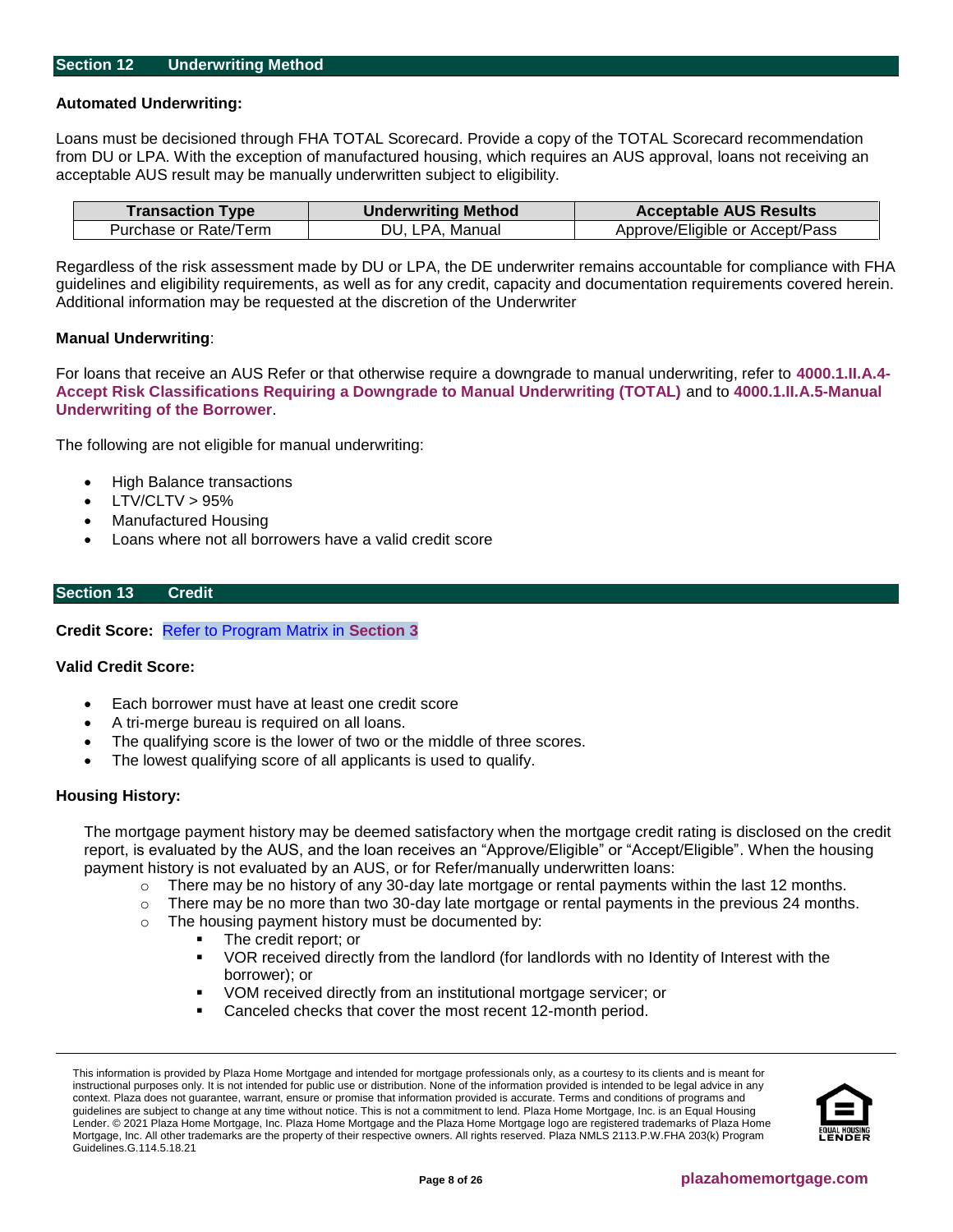• Borrowers who are living rent free are eligible provided the Mortgagee obtains verification directly from the property owner that the borrower has been living rent-free and the amount of time the borrower has been living rent free.

# **Revolving and Installment Accounts - Manually Underwritten Loans:**

- Installment Accounts must be no more than  $0 \times 30$  in the last 12 months and  $2 \times 30$  in the last 24 months.
- Revolving Accounts must be no more than  $2 \times 60$  or  $0 \times 90$  in the last 12 months.

# **Non-traditional Credit - Manually Underwritten Loans:**

- Manually underwritten loans require sufficient credit depth. To demonstrate sufficient credit depth, borrower credit on manually underwritten loans must fit into one of the following scenarios. Borrowers whose traditional credit does not meet one of the following scenarios must supplement their traditional credit with non-traditional credit.
	- a. The borrower has three traditional trade lines that have been evaluated for at least 12 months. These trade lines do not need to be currently active but require some activity in the last 24 months.
	- b. The borrower has two traditional trade lines that have been evaluated for at least 24 months and have had some activity in the last 24 months.
	- c. The borrower has a traditional credit history of 5+ years and there are not any accounts with late payments or any collection accounts in the last 24 months.

Non-traditional trade lines may be considered in addition to traditional credit; however, it is not acceptable to base a credit decision solely off of non-traditional trade lines. Non-traditional trade lines can only be used to build on traditional credit.

# Refer to **[4000.1.II.A.5-Non-Traditional and Insufficient Credit \(Manual\)](http://portal.hud.gov/hudportal/documents/huddoc?id=40001HSGH.pdf#page=252)**

# <span id="page-8-0"></span>**Section 14 Income and Employment**

## **Verbal Verification of Employment:**

- Required on all loans
- VOE must cover the most recent 2-year period.
- Must be performed within 10 days of the loan closing.

## **The Verbal VOE for Self-Employed Borrowers:**

- Must verify the existence of the borrower's business within 30 days prior to the funding date.
- Verify from a third party, such as a CPA, regulatory agency or the applicable licensing bureau and by verifying a phone listing and address for the borrower's business using a telephone book, the Internet or directory assistance.
- Verify and document the name and title of the person that confirmed the employment and the date of the call.
- The Telephone Verification of Employment form must also include the name and title of the Plaza associate that performed the verification.

## **IRS Form 4506-C:**

- All transactions require a signed and dated IRS Form 4506-C for all borrowers completed prior to closing.
- Refer to Plaza's **[Credit Guidelines](https://resourcecenter.plazahomemortgage.com/placli/all/ec8a4379a5da48c807257cbc0054308f?opendocument)** to determine if transcripts are required.

## Refer to **[4000.1.II.A.4-Income Requirements \(TOTAL\)](http://portal.hud.gov/hudportal/documents/huddoc?id=40001HSGH.pdf#page=198)** or **[4000.1.II.A.5-Income Requirements \(Manual\)](http://portal.hud.gov/hudportal/documents/huddoc?id=40001HSGH.pdf#page=271)**.

This information is provided by Plaza Home Mortgage and intended for mortgage professionals only, as a courtesy to its clients and is meant for instructional purposes only. It is not intended for public use or distribution. None of the information provided is intended to be legal advice in any context. Plaza does not guarantee, warrant, ensure or promise that information provided is accurate. Terms and conditions of programs and guidelines are subject to change at any time without notice. This is not a commitment to lend. Plaza Home Mortgage, Inc. is an Equal Housing Lender. © 2021 Plaza Home Mortgage, Inc. Plaza Home Mortgage and the Plaza Home Mortgage logo are registered trademarks of Plaza Home Mortgage, Inc. All other trademarks are the property of their respective owners. All rights reserved. Plaza NMLS 2113.P.W.FHA 203(k) Program Guidelines.G.114.5.18.21

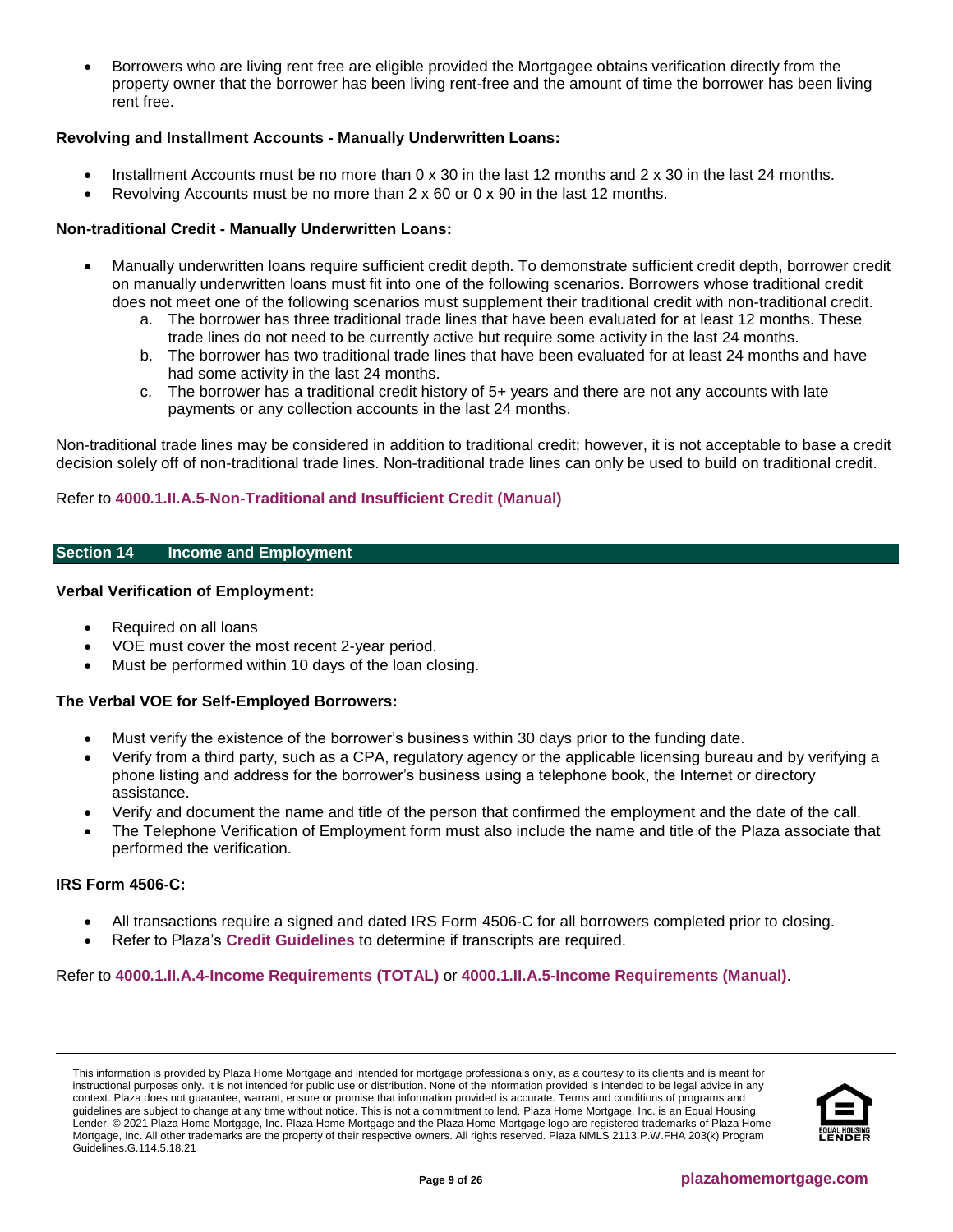#### <span id="page-9-4"></span>**Section 15 Qualifying Ratios**

The maximum debt-to-income (DTI) ratio will be determined by the DU for Approve/Eligible findings.

Manually underwritten loans with debt ratios exceeding 31/43 require compensating factors. Refer to **[4000.1.II.A.5-](http://portal.hud.gov/hudportal/documents/huddoc?id=40001HSGH.pdf#page=324) [Approvable Ratio Requirements \(Manual\)](http://portal.hud.gov/hudportal/documents/huddoc?id=40001HSGH.pdf#page=324)** for requirements.

#### <span id="page-9-0"></span>**Section 16 Down Payment / Gifts**

#### **Down Payment:**

On purchase transactions the borrower must make a Minimum Required Investment (MRI) of 3.5% of the lesser of the appraised value or sales price plus rehabilitation costs. Refer to the 203(k) Calculator or the **[FHA Connect 203\(k\)](https://entp.hud.gov/idapp/html/f17203k-look.cfm)  [Calculator](https://entp.hud.gov/idapp/html/f17203k-look.cfm)** for details. This amount is in addition to any borrower closing costs.

#### <span id="page-9-1"></span>**Section 17 Interested Party Contributions**

Sellers or other interested parties or combinations of parties are permitted to contribute up to 6% of the sales price towards the closing costs. The 6% is based on purchase price not after improved value. Closing costs normally paid by the Borrower are considered contributions if paid by seller. Each dollar exceeding FHA's 6% limit must be subtracted from the property's sales price before applying the appropriate loan-to-value (LTV) ratio.

#### <span id="page-9-2"></span>**Section 18 Reserves**

#### **Reserve Requirements:**

- Cash reserves are not a requirement for 1-2 unit FHA loans approved through TOTAL Scorecard.
- 1 month reserves are required for Manual Underwriting.
- All assets submitted to TOTAL Scorecard must be verified. o 3-4 unit properties 3 months PITIA are required.
- Gift funds not acceptable for reserves.

Refer to **[4000.1.II.A.4-Reserves \(TOTAL\)](http://portal.hud.gov/hudportal/documents/huddoc?id=40001HSGH.pdf#page=225)** or **[4000.1.II.A.5-Reserves \(Manual\)](http://portal.hud.gov/hudportal/documents/huddoc?id=40001HSGH.pdf#page=298)**.

# <span id="page-9-3"></span>**Section 19 Geographic Restrictions**

Program specific geographic restrictions are identified below. Refer to Plaza's **[Geographic State Restrictions](https://resourcecenter.plazahomemortgage.com/phmidocpublisher.nsf/All/4D05932DD7438704072579D8007C12D7?OpenDocument)** for general guidelines and restrictions.

**Alaska:** Properties built prior to June 1992 outside of the city limits of Fairbanks but within the surrounding communities require an engineering report or evidence that the property meets the Alaska Housing Finance Agency property inspections requirements.

#### **Hawaii:**

- Properties in Lava Flow Zones 1 or 2 are not allowed.
- Manufactured Housing not eligible.

This information is provided by Plaza Home Mortgage and intended for mortgage professionals only, as a courtesy to its clients and is meant for instructional purposes only. It is not intended for public use or distribution. None of the information provided is intended to be legal advice in any context. Plaza does not guarantee, warrant, ensure or promise that information provided is accurate. Terms and conditions of programs and guidelines are subject to change at any time without notice. This is not a commitment to lend. Plaza Home Mortgage, Inc. is an Equal Housing Lender. © 2021 Plaza Home Mortgage, Inc. Plaza Home Mortgage and the Plaza Home Mortgage logo are registered trademarks of Plaza Home Mortgage, Inc. All other trademarks are the property of their respective owners. All rights reserved. Plaza NMLS 2113.P.W.FHA 203(k) Program Guidelines.G.114.5.18.21

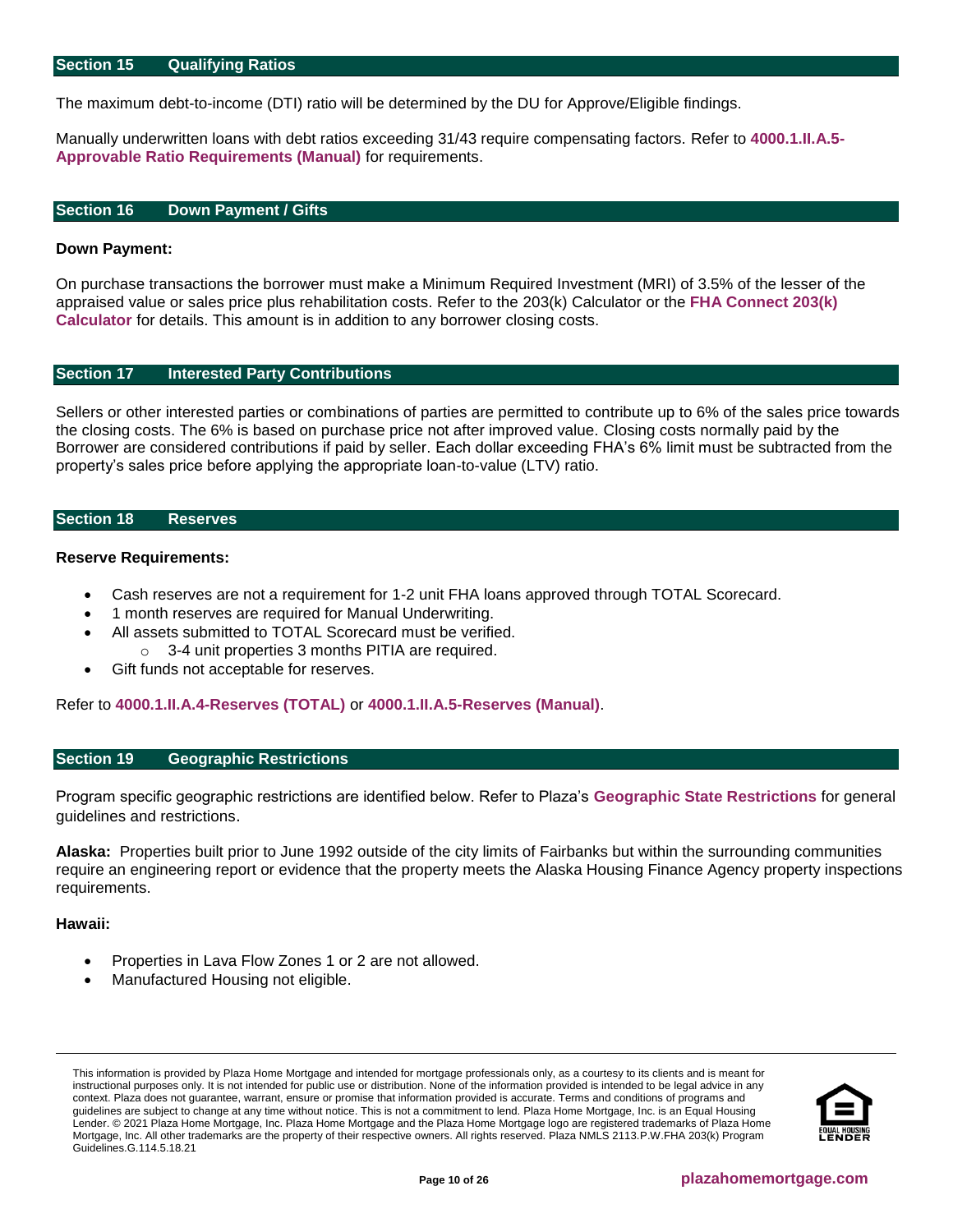**Iowa:** An attorney's opinion of title is acceptable in lieu of a title policy, or a title policy may be ordered through the Title Guaranty Division (TGD) of the Iowa Financial Authority.

**Massachusetts:** Title V requires dwellings with individual sewage disposal systems, new and existing, be inspected by a DEP approved inspector and, where repairs are indicated, be repaired prior to closing for all purchase transactions.

**Montana:** Lot size of the property may not exceed 40 acres.

**Rhode Island:** Manufactured Housing not eligible.

**Texas:** For properties located in Texas, the following restrictions apply:

- TX  $(a)(6)$  loans are not eligible.
- The Self-Help option is not allowed for properties in the State of Texas.

## **For Texas purchase and rate/term refinances the following additional requirements apply for all 203(k) loans:**

- The Texas FHA 203(k) Rehabilitation Document Checklist must be completed and submitted to Corporate Underwriting for every loan.
	- o All improvements must be performed by a third-party builder.
	- o Borrower provided materials are not allowed.
	- o Disclosures must be delivered to the borrower at least 1 day before closing.
	- $\circ$  All closing documents must be delivered to the borrower not later than 1 business day before closing.
	- o The builder's contract must be signed by all owners and spouses.
	- $\circ$  The builder's contract must be signed and closing must occur at the lender's office, a title company or an attorney's office.
	- $\circ$  The builder's contract must not be signed before the 5<sup>th</sup> day after the written application.
	- $\circ$  The builder's contract may be rescinded within 3 days after all parties have signed (purchase and refinance).
	- $\circ$  No materials may be furnished or labor performed before the 3-day rescission period expires.
	- $\circ$  A 10% statutory retainage must be withheld from each advance to cover any claim notices from subcontractors or suppliers. The entire retainage, representing 10% of construction costs, will be retained for 30 days after final completion. Subcontractors and suppliers have only 30 days after completion to notify the borrower of nonpayment claims.
	- o Additional monies requested for cost and upgrades are secured under the builder's contract only if they are evidenced by change orders signed by both parties. Any modification agreement to increase the loan amount must have original change orders attached.
	- o Subject property must be a Texas homestead.

## **Additional documents for Texas FHA 203(k):**

- Texas Property Code 53.255 Disclosure
- Builder's Note
- Builder's Contract signed by the builder and all owners and their spouses before any material is furnished or labor is performed.
- Texas Notice of Right to Cancel the Builder's Contract (3-day rescission) required on purchase and refinance, in addition to the Federal Notice of Right-to-Cancel in a refinance transaction.
- Texas Home Improvement Certification from originating lender
- Renewal and Extension Exhibit to the Deed of Trust, describing the lien created by the Builder's Contract.
- Borrower's Acknowledgement of Construction of Compliance Procedures
- List of subcontractors and suppliers
- Texas Disbursement Authorization
- Texas Disbursement Statement (Draw Request)
- Affidavit of Commencement

This information is provided by Plaza Home Mortgage and intended for mortgage professionals only, as a courtesy to its clients and is meant for instructional purposes only. It is not intended for public use or distribution. None of the information provided is intended to be legal advice in any context. Plaza does not guarantee, warrant, ensure or promise that information provided is accurate. Terms and conditions of programs and guidelines are subject to change at any time without notice. This is not a commitment to lend. Plaza Home Mortgage, Inc. is an Equal Housing Lender. © 2021 Plaza Home Mortgage, Inc. Plaza Home Mortgage and the Plaza Home Mortgage logo are registered trademarks of Plaza Home Mortgage, Inc. All other trademarks are the property of their respective owners. All rights reserved. Plaza NMLS 2113.P.W.FHA 203(k) Program Guidelines.G.114.5.18.21

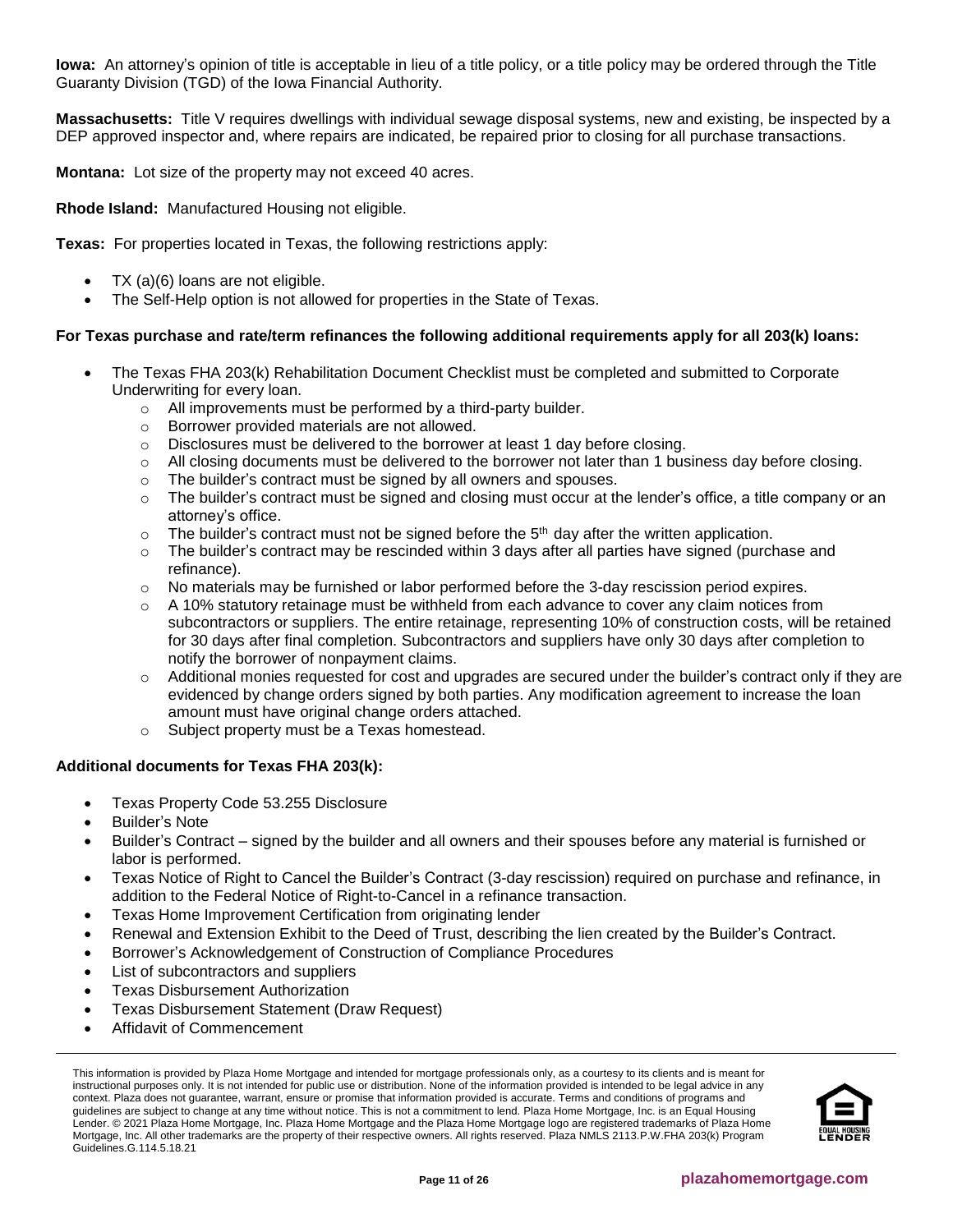- Affidavit of Completion
- **Lien Waiver**
- Final Bills-Paid Affidavit

#### <span id="page-11-0"></span>**Section 20 Max Financed Properties**

The maximum number of financed 1-4 unit properties, including the subject property and regardless of the lending source is limited. A maximum of four Plaza loans is permitted to one borrower

#### <span id="page-11-1"></span>**Section 21 Insurance: Property and Mortgage Insurance**

#### **Property Insurance:**

Hazard insurance must cover the estimated as-completed value of the home after renovation.

At the completion of renovation work, the borrower must provide a certification from the insurance company regarding the adequacy of the property insurance. The certification must confirm that the coverage has been increased, if necessary, to comply with HUD's standard property and flood insurance requirements.

For additional Insurance requirements refer to Plaza's **[Loan Closing Manual](https://resourcecenter.plazahomemortgage.com/phmidocpublisher.nsf/All/532EDA617B4E7F1A07257A330057B5D5?OpenDocument)**.

#### **Mortgage Insurance:**

The LTV calculation for purposes of determining the Monthly MIP (MMIP) factor differs from the calculation of the LTV of the loan itself. For MMIP factor purposes, determine the LTV by dividing the base loan amount by the after improved value. The mortgagee is responsible for manually applying the correct MMIP factor.

Refer to **[4000.1.II.A.2-Mortgage Insurance Premiums](http://portal.hud.gov/hudportal/documents/huddoc?id=40001HSGH.pdf#page=167)** for additional information.

#### <span id="page-11-2"></span>**Section 22 ARM Adjustments**

Not applicable.

#### <span id="page-11-3"></span>**Section 23 Temporary Buydown**

Not allowed.

#### <span id="page-11-4"></span>**Section 24 Repair Escrows**

Weather related escrow holdbacks are not allowed

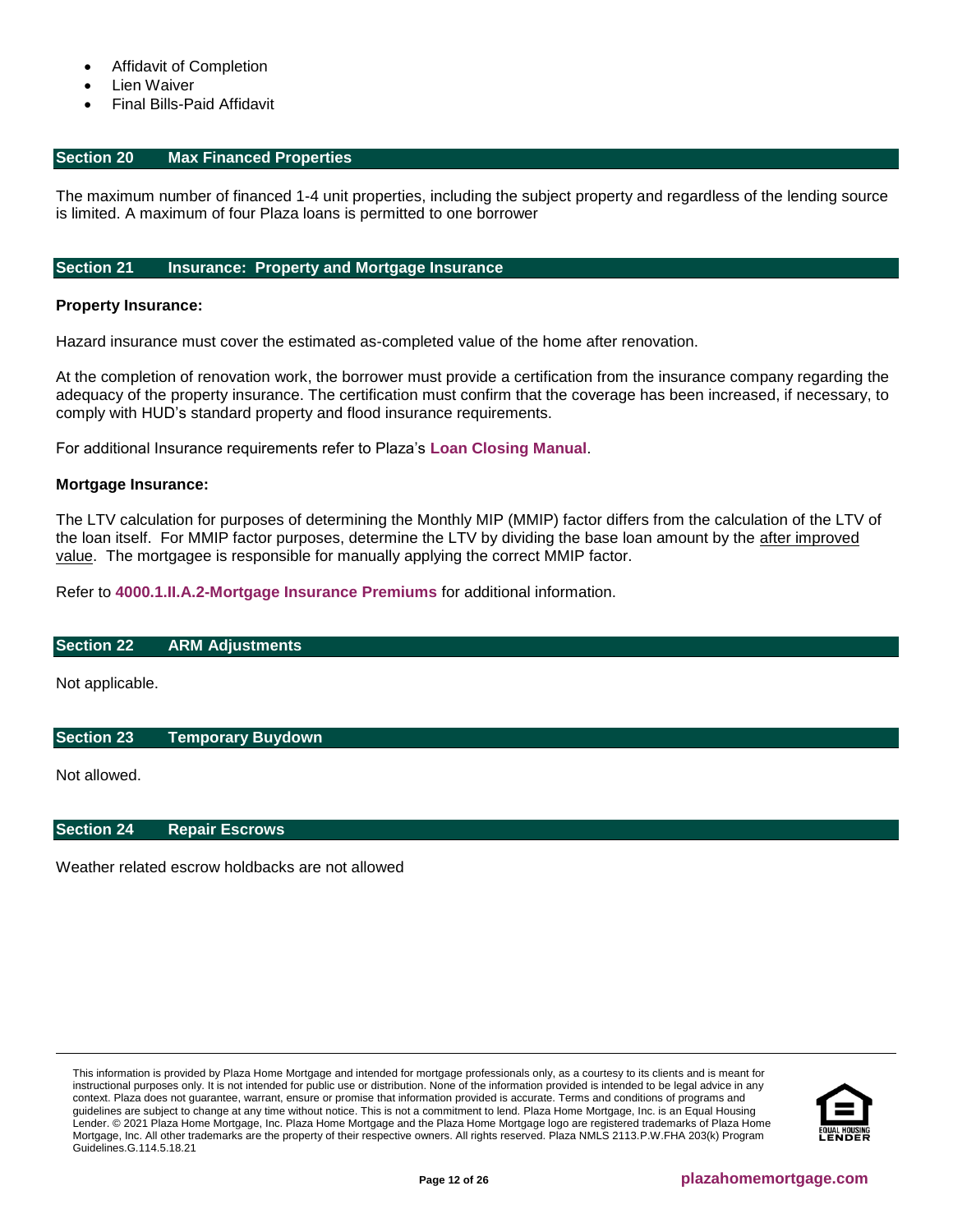## <span id="page-12-0"></span>**Establishing Value:**

- An After Improved Value and an Adjusted As-Is Value of the Property must be determined. If both an As-Is and After Improved Value are required, the case will require two separate appraisal reports.
- The appraisal must include a finalized copy of the plans, specs, contractor's bid and WWU. The WWU is required for Standard 203(k) only.
- Any appraiser required or recommended repairs must be added to the plans and specs.
- Following completion of the renovation work, the borrower must obtain a certification of completion stating that the renovation was completed in accordance with the submitted plans and specs. The certification must be documented on the Appraisal Update and/or Completion Report (Form 1004D).

**After Improved Value** is established using an appraisal of the property subject to the repairs and improvements and must include the following:

- **Standard 203(k):** The appraiser must be provided with a finalized copy of the Consultant's WWU and contractor's bid/specification of repairs.
- **Limited 203(k):** The appraiser must be provided a finalized work plan and contractor's bid/specification of repairs.

**As-Is Value** may be determined by alternate methods or by obtaining an as-is appraisal, depending on the transaction. Specific requirements for determining adjusted as-is value are listed in this section.

**Adjusted As-Is Value - Purchases:** Adjusted As-Is Value is based on the purchase price less any inducements to purchase. An as-is appraisal is not required.

## **Adjusted As-Is Value - Refinances of Properties Acquired Greater Than or Equal to 12 Months prior to the Case Assignment Date:**

- Adjusted As-Is Value is based on existing debt when the After Improved Value is greater than the existing debt plus financeable items. An as-is appraisal is not required in this scenario.
- Adjusted As-Is Value is based on an as-is appraisal when the After Improved Value is less than the existing debt plus financeable items. In this case a separate as-is appraisal is required and the Adjusted As-Is Value is the asis appraised value.

## **Adjusted As-Is Value - Refinances of Properties Acquired Less Than 12 Months Prior to the Case Assignment Date:**

- As-is appraisal is required (separate as-is appraisal is required)
- Adjusted As-Is Value is the lesser of the existing debt plus fees associated with the new mortgage or the as-is appraised value.

## **Adjusted As-Is Value - Inherited Properties:**

For properties acquired by the Borrower through inheritance or through a gift from a Family Member, regardless of when the property was acquired, the calculation of Adjusted As-Is Value for properties acquired greater than or equal to 12 months prior to the case assignment date may be used.

## **Underwriter Responsibilities:**

The underwriter is responsible for the quality of the appraisal report and should request appraiser clarification and discuss components of the appraisal that influence its quality. The underwriter bears the primary responsibility for determining the eligibility of a property for FHA insurance.

This information is provided by Plaza Home Mortgage and intended for mortgage professionals only, as a courtesy to its clients and is meant for instructional purposes only. It is not intended for public use or distribution. None of the information provided is intended to be legal advice in any context. Plaza does not guarantee, warrant, ensure or promise that information provided is accurate. Terms and conditions of programs and guidelines are subject to change at any time without notice. This is not a commitment to lend. Plaza Home Mortgage, Inc. is an Equal Housing Lender. © 2021 Plaza Home Mortgage, Inc. Plaza Home Mortgage and the Plaza Home Mortgage logo are registered trademarks of Plaza Home Mortgage, Inc. All other trademarks are the property of their respective owners. All rights reserved. Plaza NMLS 2113.P.W.FHA 203(k) Program Guidelines.G.114.5.18.21

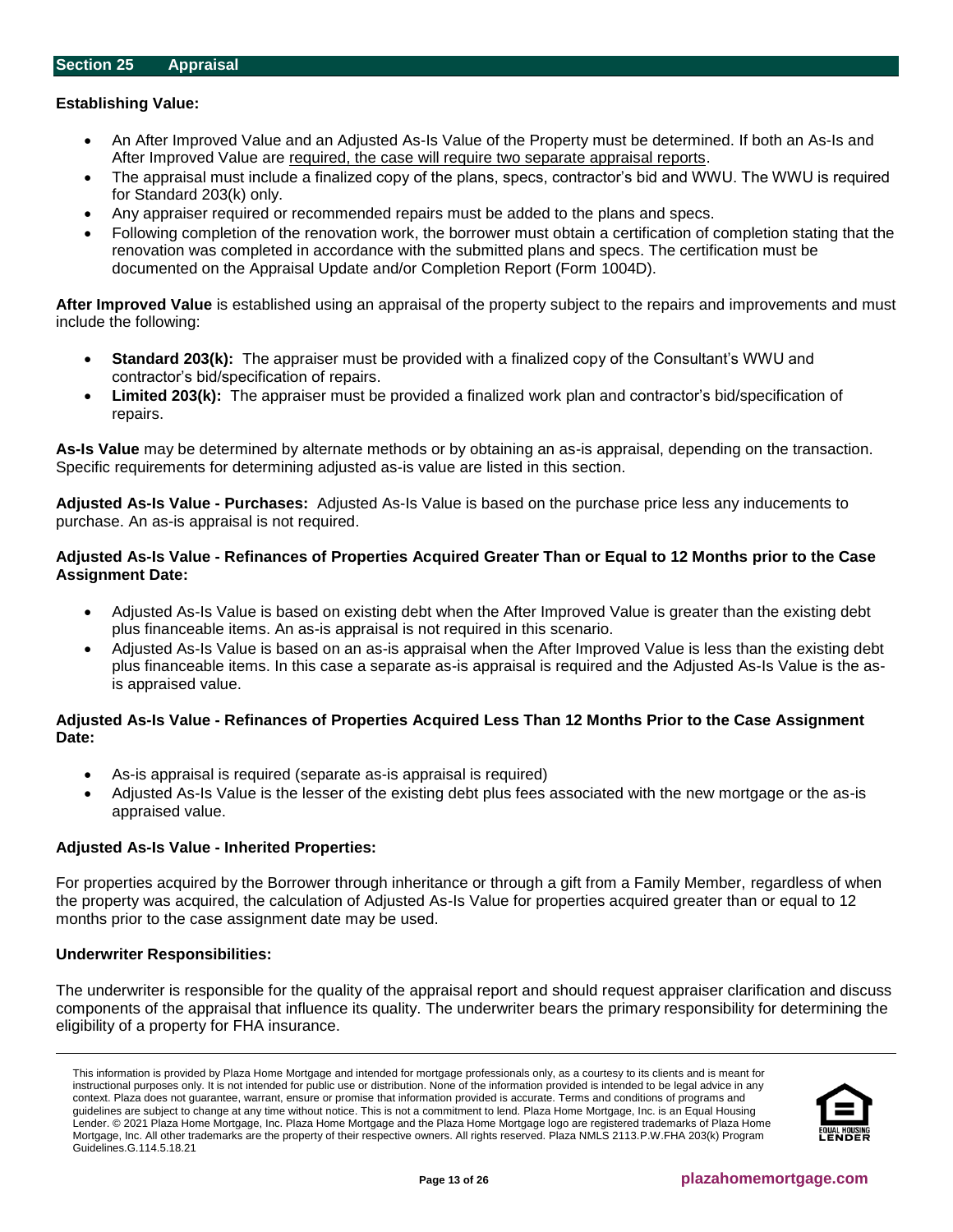- Ensure the FHA appraiser has conditioned for any FHA minimum property requirements that the proposed scope of the repair work (WWU) does not address.
	- $\circ$  When an appraisal report identifies the need for health and safety repairs ort additional required repairs that were not included in the WWU or contractors bid , l, the underwriter must ensure repairs are included in the Consultant's final WWU and contractor's bid.

Refer to **[4000.1.II.A.8-Appraisals for Standard 203\(k\) and Limited 203\(k\)](http://portal.hud.gov/hudportal/documents/huddoc?id=40001HSGH.pdf#page=374)** and **[4000.1.II.B.1-Appraiser and Property](http://portal.hud.gov/hudportal/documents/huddoc?id=40001HSGH.pdf#page=476)  [Requirements](http://portal.hud.gov/hudportal/documents/huddoc?id=40001HSGH.pdf#page=476)**

# <span id="page-13-0"></span>**Section 26 Cost of Improvements and Fees**

#### **Cost of Improvements:**

#### **Standard 203(k):**

- \$5000 **minimum** in eligible repairs and improvements from the HUD 4000.1 Eligible Improvement list. Additional repairs are allowable after the initial minimum \$5000 from the Eligible Improvement list.
- No **maximum** dollar amount, as long as the total base loan amount does not exceed HUD's county loan limit.
- Manufactured Housing repairs are limited to the lesser of 50% of the "as completed" value or \$50,000

#### **Limited 203(k):**

- No **minimum**,
- \$35,000 **maximum** including fees and contingency. Tip: use \$30,935 for actual repairs (based on a 10% contingency)

# **Limited 203(k) QOZ:**

- No **minimum**
- \$50,000 **maximum** including fees and contingency for properties located in Qualified Opportunity Zones (QOZ). Tip: use \$44,350 for actual repairs (based on a 10% contingency)

## **Eligible Fees and Costs:**

- Labor and materials
- Property inspection fees
- Permits, fees and licenses
- Mortgage Payment Reserves (Standard 203(k) only see **[Section 27](#page-15-0)**)
- Contingency Reserve (see **[Section 28](#page-15-1)**)
- Supplemental Origination Fee:
	- $\circ$  Limited 203(k): Greater of \$350 or 1.5% of renovation cost, not to exceed \$525.
	- o Standard 203(k): N/A
- Title Update Fee:
	- $\circ$  Limited 203(k): \$150 total.
	- $\circ$  Standard 203(k): \$100 per draw.
- Draw Inspection Fee:
	- $\circ$  Limited 203(k): 2 x \$150.
	- o Standard 203(k): HUD Consultant will set the fee amount (disclosed in WWU) fee cannot exceed \$350 per draw
- HUD Consultant Work Write Up Fee:
	- $\circ$  Limited 203(k): N/A.

This information is provided by Plaza Home Mortgage and intended for mortgage professionals only, as a courtesy to its clients and is meant for instructional purposes only. It is not intended for public use or distribution. None of the information provided is intended to be legal advice in any context. Plaza does not guarantee, warrant, ensure or promise that information provided is accurate. Terms and conditions of programs and guidelines are subject to change at any time without notice. This is not a commitment to lend. Plaza Home Mortgage, Inc. is an Equal Housing Lender. © 2021 Plaza Home Mortgage, Inc. Plaza Home Mortgage and the Plaza Home Mortgage logo are registered trademarks of Plaza Home Mortgage, Inc. All other trademarks are the property of their respective owners. All rights reserved. Plaza NMLS 2113.P.W.FHA 203(k) Program Guidelines.G.114.5.18.21

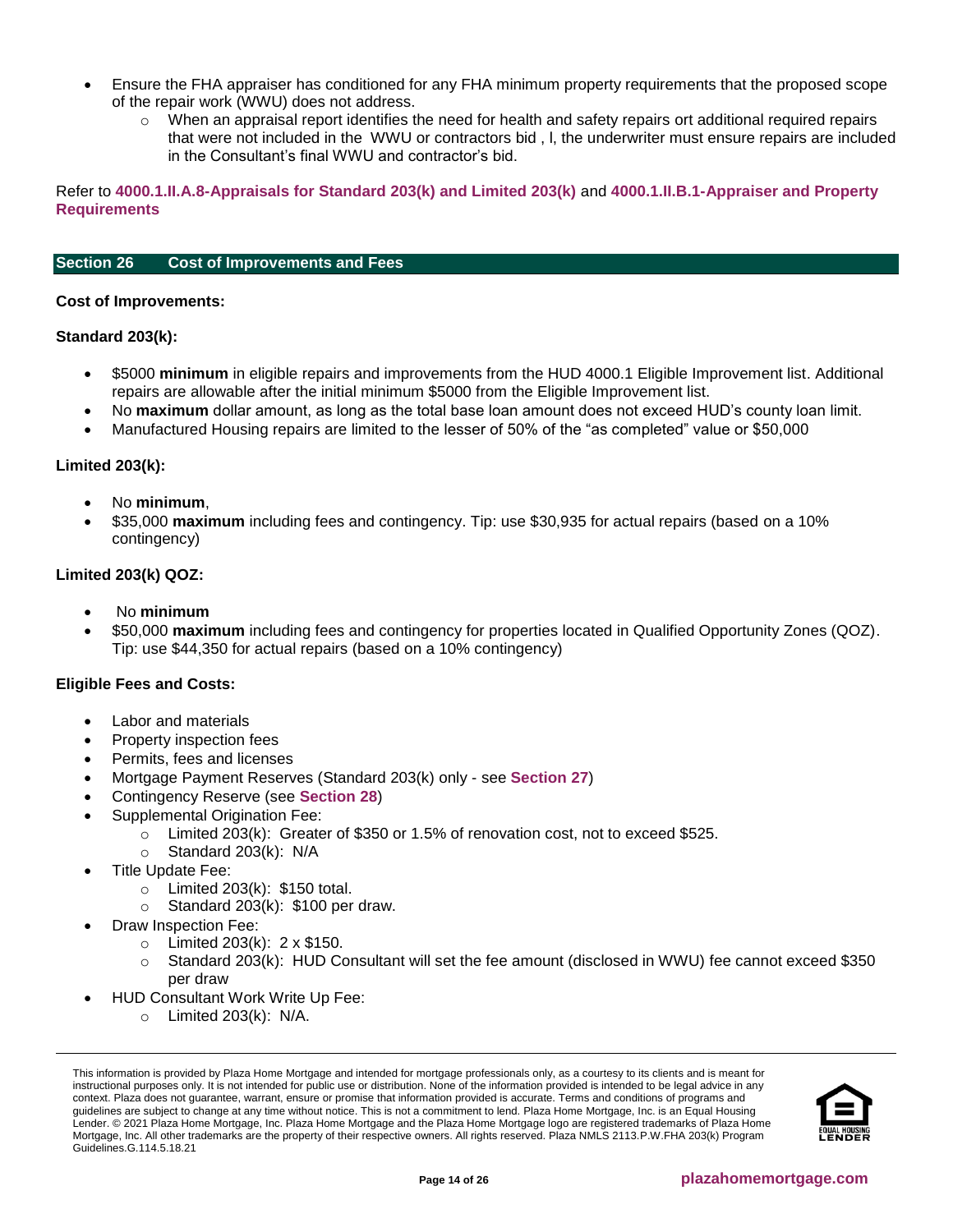- o Standard 203(k): See schedule.
- Architectural and structural engineering fees:
	- $\circ$  Limited 203(k): N/A
		- $\circ$  Standard 203(k): Reasonable and customary
- Feasibility Study Fee:
	- o Limited 203(k): N/A
	- o Standard 203(k): Not to exceed \$200

# **HUD Consultant /Work Write-Up Fees:**

| <b>HUD Consultant Fee Schedule</b> |                                                                          |  |
|------------------------------------|--------------------------------------------------------------------------|--|
| <b>Cost of Repairs</b>             | <b>Consultant Fee</b>                                                    |  |
| $$5,000 - $7,500$                  | \$400                                                                    |  |
| $$7,501 - $15,000$                 | \$500                                                                    |  |
| $$15,001 - $30,000$                | \$600                                                                    |  |
| $$30,001 - $50,000$                | \$700                                                                    |  |
| $$50,001 - $75,000$                | \$800                                                                    |  |
| \$75,001 - \$100,000               | \$900                                                                    |  |
| $$100,001 +$                       | \$1,000 then \$50 for each additional \$25,000 in repairs over \$100,000 |  |

# **HUD Consultant Fees:**

- HUD nor the lender will be responsible to the HUD Consultant for fees owed by the borrower.
- HUD Consultant fees are based on the above HUD Consultant Fee Schedule.
- The fee(s) charged by the HUD Consultant can be included in the mortgage as a part of the cost of rehabilitation.
- For each draw request the lender is required to obtain a compliance inspection **[\(Form-92051\)](http://portal.hud.gov/hudportal/documents/huddoc?id=92051.pdf)** stating that the work for that particular draw has been satisfactorily completed.
- Draw Inspection fees are subject to a HUD limit of \$350.
- When travel exceeds 30 miles roundtrip, a mileage charge (established by the HUD Field Office) may be added.

## **Discount Points:**

The discount is determined between the lender and the borrower on each loan and is not regulated by HUD. A portion of the total discount paid by the borrower can be financed and is included as part of the Total Rehabilitation costs. The discount that may be financed (Discount Points on the Repair Costs) is equal to the number of discount points multiplied by the figure in Step 1. D.2.

**Note:** The number of discount points charged on the rehabilitation amount CANNOT be more than the number of discount points charged on the total loan, and must be equal to or less than the points that will be paid in cash. The cash discount is the difference between the discount on the total loan, and the amount of discount being financed as discount on the rehabilitation. This is the cash that the borrower will bring to closing to pay for discount points. To calculate, multiply the number of discount points by the total loan amount and deduct the discount on the repairs where applicable.

# **The following example will help properly calculate and display discount points, if applicable, on 203(k) transactions.**

**Example:** On a \$100,000 loan with a sub total of \$25,000 (including total cost of repairs, contingency reserve, inspections fees, title update fees, mortgage payments escrowed, architectural and engineering fees, consultant fee, permits and other fees if applicable), the discount on the total loan is \$2,000 (2% of \$100,000). The portion that can be financed is \$500 or 2% of the sub total of \$25,000. The firm commitment should reflect the total loan discount. Regardless of whether or not any discount is financed, if 2% is charged on this loan, the total discount points, whether paid in cash or financed, cannot exceed \$2,000.

This information is provided by Plaza Home Mortgage and intended for mortgage professionals only, as a courtesy to its clients and is meant for instructional purposes only. It is not intended for public use or distribution. None of the information provided is intended to be legal advice in any context. Plaza does not guarantee, warrant, ensure or promise that information provided is accurate. Terms and conditions of programs and guidelines are subject to change at any time without notice. This is not a commitment to lend. Plaza Home Mortgage, Inc. is an Equal Housing Lender. © 2021 Plaza Home Mortgage, Inc. Plaza Home Mortgage and the Plaza Home Mortgage logo are registered trademarks of Plaza Home Mortgage, Inc. All other trademarks are the property of their respective owners. All rights reserved. Plaza NMLS 2113.P.W.FHA 203(k) Program Guidelines.G.114.5.18.21

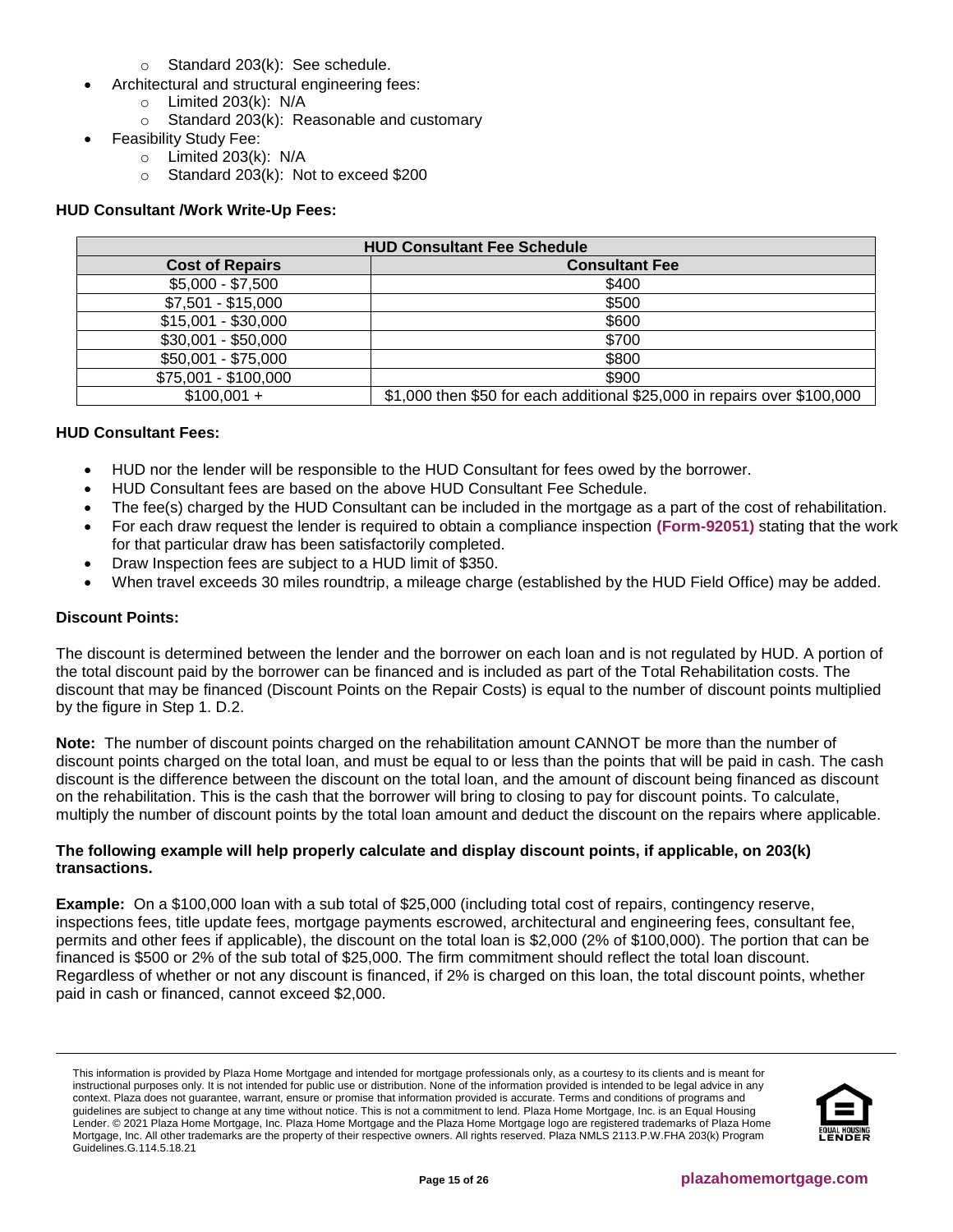- When the seller has agreed to pay any portion of the total discount, multiply the amount of the discount on the loan times the Sales Contract Price.
- If the seller pays a financing concession to include discount points for both the sales price and rehabilitation costs of the dwelling, then the sales contract must be very clear and concise to assure that the seller completely understands the concession agreement.
- On HUD-owned properties, any amount HUD has agreed to pay towards the purchaser's closing and/or financing costs (Line 5 of the Sales Contract, form HUD-9548), applies only to the contract sales price and not to the total of the purchase price plus cost of rehabilitation.

# **Note:**

- The discount points on the total loan (both financed and paid in cash) should be shown on the HUD Form 92900- A (HUD/VA Addendum to Loan Application), Pages 1 & 3.
- Any discount points paid in cash at closing should be shown on the FHA Loan Underwriting and Transmittal Summary (LT).

# <span id="page-15-0"></span>**Section 27 Mortgage Payment Reserves**

A payment reserve of up to six months PITI is permitted when the borrower must vacate the property during renovation.

- The amount can be financed in the loan amount if the value will support such financing.
- The reserve is allowed only for the period in which the property is uninhabitable due to the renovations.
- Any remaining reserves will be used to pay down the principal balance on the loan.
- Not allowed for multi-unit properties.
- Not allowed for Limited 203(k)

# <span id="page-15-1"></span>**Section 28 Contingency Reserve**

The purpose of a contingency reserve is to cover required unforeseen repairs that are discovered during the renovation. The contingency reserve is a required renovation cost and is typically financed in the loan amount **(Financed Contingency)**. Alternately, the borrower may bring funds to closing to fund the contingency reserve; however, any assets required to fund the contingency must be documented and verified above the amount required for down payment and reserves **(Borrower Funded Contingency)**.

- The contingency is calculated as a percent of the cost of labor, materials, and soft costs.
- A minimum of a 10% and maximum 20% contingency reserve is required. 15% minimum is required if the utilities are off, the home has been without utilities for an extended period of time, is uninhabitable or if there is water, mold or fire damage.
- The contingency reserve may be released only if unforeseen required and necessary repairs are discovered during renovation.
- If contingency reserve funds remain at the completion of renovation, they may be used for making improvements or repairs that are permanently affixed to the real property. Funds may not be used to purchase personal property.
	- $\circ$  All work described in the plans and specifications have been completed and the contingency reserve funds has been reduced by any items that arose related to the repairs
	- $\circ$  Any work paid from contingency funds must be approved by Plaza in advance, documented as completed and having improved the real property.
	- $\circ$  Documentation for completed work must include paid receipts from the borrower's own funds, and inspections of the additional work by the appraiser.
- Unused Financed Contingency funds will be applied to the outstanding renovation mortgage balance once the renovation work has been completed and the certification of completion has been obtained.

This information is provided by Plaza Home Mortgage and intended for mortgage professionals only, as a courtesy to its clients and is meant for instructional purposes only. It is not intended for public use or distribution. None of the information provided is intended to be legal advice in any context. Plaza does not guarantee, warrant, ensure or promise that information provided is accurate. Terms and conditions of programs and guidelines are subject to change at any time without notice. This is not a commitment to lend. Plaza Home Mortgage, Inc. is an Equal Housing Lender. © 2021 Plaza Home Mortgage, Inc. Plaza Home Mortgage and the Plaza Home Mortgage logo are registered trademarks of Plaza Home Mortgage, Inc. All other trademarks are the property of their respective owners. All rights reserved. Plaza NMLS 2113.P.W.FHA 203(k) Program Guidelines.G.114.5.18.21

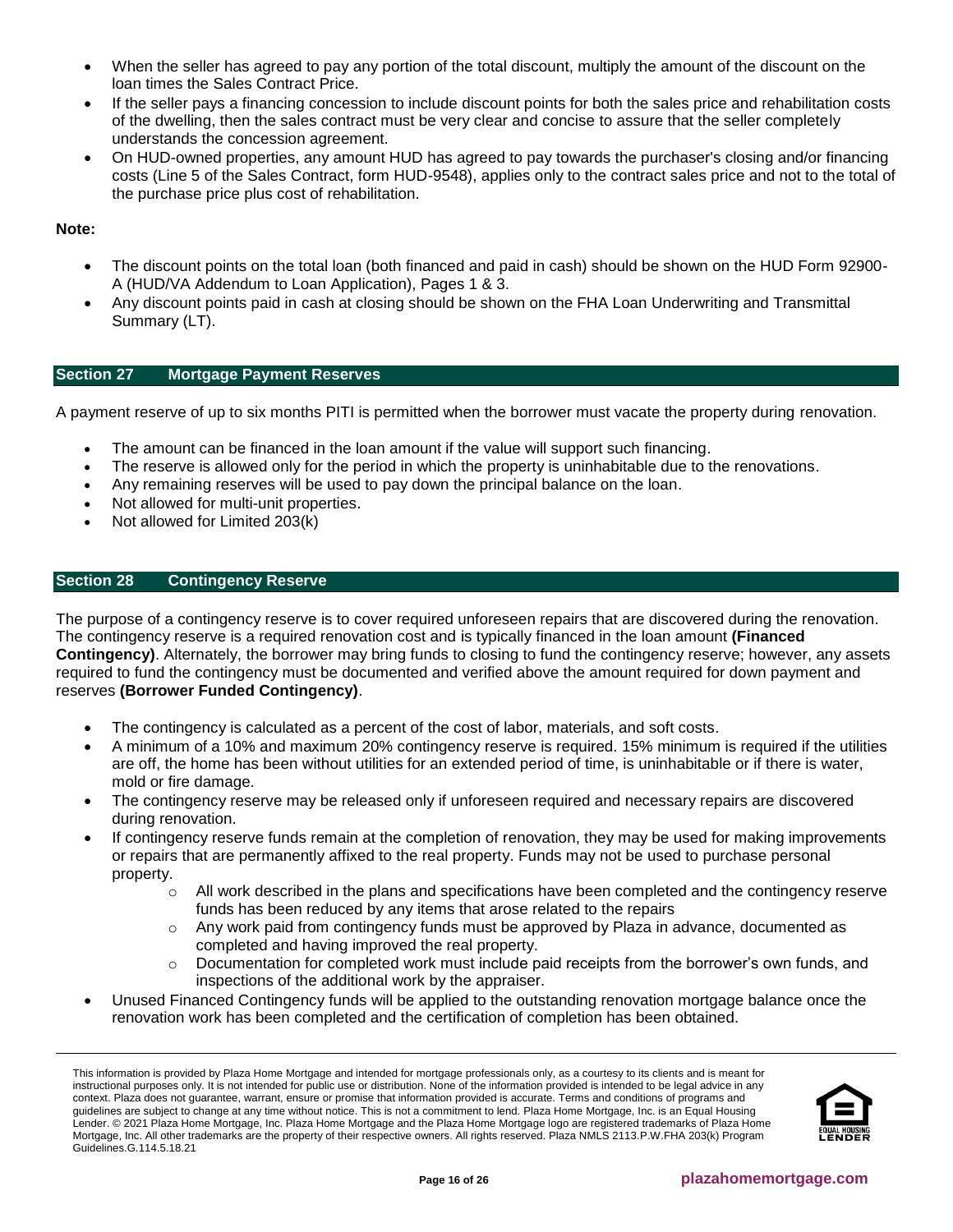• Unused Borrower Funded Contingency funds will be refunded to the borrowers once the renovation work has been completed and the certification of completion has been obtained.

# <span id="page-16-0"></span>**Section 29 Calculating the Mortgage Amount and 203(k) Calculator**

## **Purchase:**

• The LTV is based on the lesser of the purchase price plus cost of renovation, minus any sales concessions or up to 110% (100% for condos) of the "As-Completed" value. Note: The loan amount may not exceed the sales price plus the actual cost of rehabilitation repairs and reasonable customary closing costs including the fees associated with the 203(k

# **Rate/Term Refinance:**

- The LTV is determined by using the existing debt plus cost of renovation or the adjusted As-Is Value when the existing debt plus cost of renovation does not exceed the After Improved Value appraised value of the property.
- Cash back to the borrower is not allowed, including zero incidental cash back. Principal curtailments are not allowed.

## **Existing Debt consists of:**

- The unpaid principal balance of the first Mortgage as of the month prior to mortgage Disbursement.
- The unpaid principal balance of any purchase money junior Mortgage as of the month prior to mortgage Disbursement.
- The unpaid principal balance of any junior liens over 12 months old as of the date of mortgage Disbursement. If the balance or any portion of an equity line of credit in excess of \$1,000 was advanced within the past 12 months and was for purposes other than repairs and rehabilitation of the Property, that portion above and beyond \$1,000 of the line of credit is not eligible for inclusion in the new Mortgage.
- Interest due on the existing Mortgage(s).
- Mortgage Insurance Premium (MIP) due on existing Mortgage.
- Any prepayment penalties assessed
- Late charges, and
- Escrow shortages

## **203(k) Calculator:**

- The 203(k) Calculator within FHAC is used to calculate the Maximum Mortgage amount, LTV for MIP and the amount to establish the repair escrow.
- A copy of the final 203(k) calculator worksheet is to be printed and retained in the loan file.
- Information from the 203(k) Calculator is transferred to the HUD 92900-A.
- The 92700 Maximum Mortgage Worksheet is required by the client to estimate loan amount and fees when submitting the file to Plaza. Plaza will transfer and finalize the figures from the 92700 to the 203(k) Calculator. Any subsequent changes must be reflected in the 203(k) Calculator in FHA Connection.

This information is provided by Plaza Home Mortgage and intended for mortgage professionals only, as a courtesy to its clients and is meant for instructional purposes only. It is not intended for public use or distribution. None of the information provided is intended to be legal advice in any context. Plaza does not guarantee, warrant, ensure or promise that information provided is accurate. Terms and conditions of programs and guidelines are subject to change at any time without notice. This is not a commitment to lend. Plaza Home Mortgage, Inc. is an Equal Housing Lender. © 2021 Plaza Home Mortgage, Inc. Plaza Home Mortgage and the Plaza Home Mortgage logo are registered trademarks of Plaza Home Mortgage, Inc. All other trademarks are the property of their respective owners. All rights reserved. Plaza NMLS 2113.P.W.FHA 203(k) Program Guidelines.G.114.5.18.21

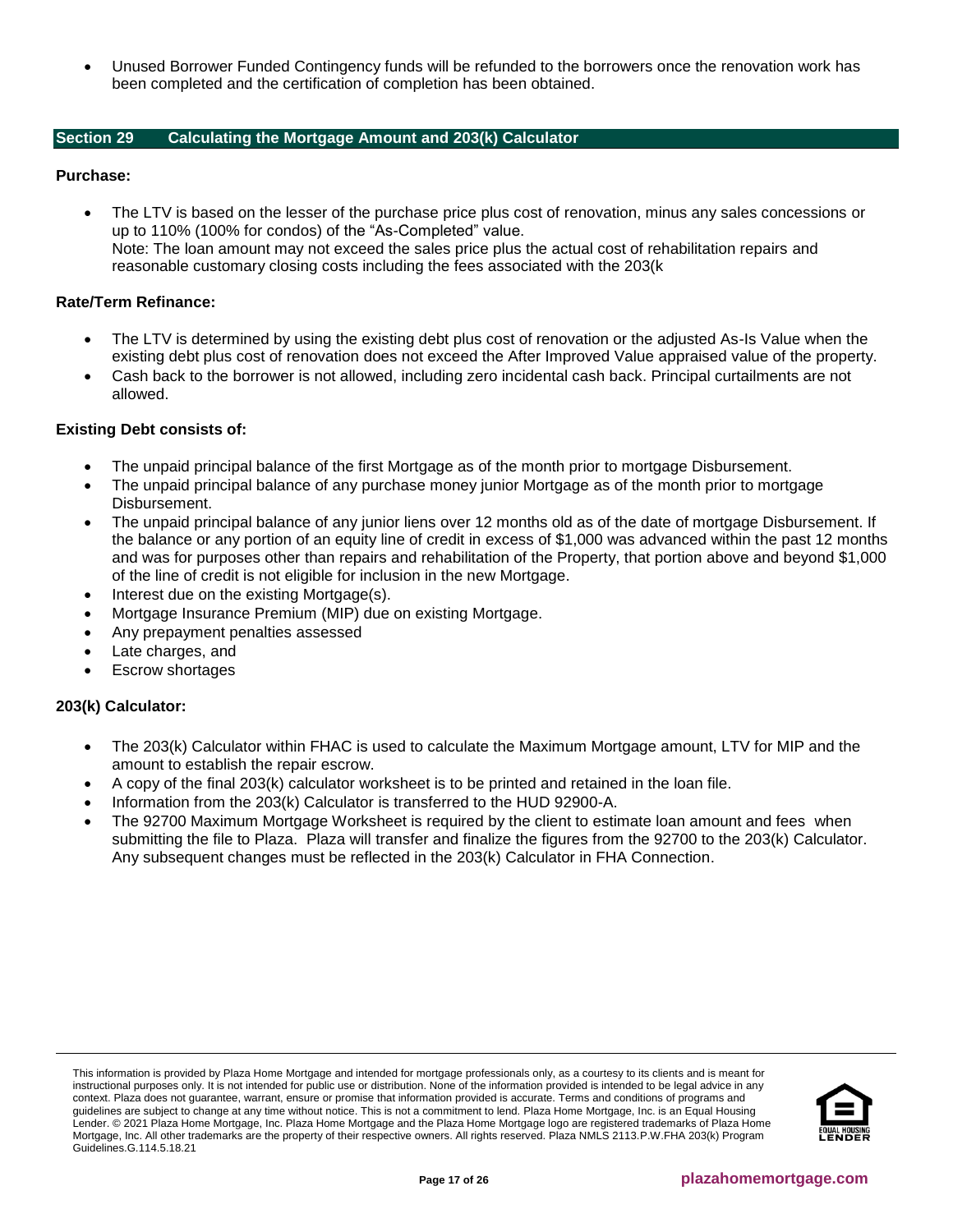#### <span id="page-17-0"></span>**Eligible Improvements:**

- All repairs must be permanently affixed to the property (dwelling or land) and allowable by HUD
- Repairs that are required to meet **[HUD's Minimum Property Standards](http://portal.hud.gov/hudportal/HUD?src=/program_offices/housing/ramh/mps/mhsmpsp)** must be completed
- All appraiser notated deficiencies and required repairs must be completed

#### **Standard 203(k):**

• \$5000 minimum in eligible repairs and improvements from the HUD 4000.1 Eligible Improvement list, Additional repairs are allowable after the initial minimum \$5000 from the Eligible Improvement list.

#### **Limited 203(k):**

• Non-structural repairs only

## **Eligible Improvements - Manufactured Housing:**

- FHA 203(k) improvements cannot involve structural changes
- Renovation funds are limited to the lesser of 50% of the "as completed" appraised value or \$50,000
	- Eligible improvements include but are not limited to:
		- o Improvements to kitchens and baths, or
		- o Installation of energy efficient heating and cooling, or
		- o Changes to address mobility and aging in place are allowed, or
		- $\circ$  Installation of new windows, doors, siding, or roofing provided these changes do not alter the structure of the unit.

#### **Ineligible Improvements:**

| Standard 203(k)<br>Tear Downs, razed or homes that will be demolished<br>including the part of or all of the foundation as part of<br>the rehabilitation.<br>Foundation up construction. Moving a house from<br>another location onto the subject property.<br>Improvements or changes that were not approved prior<br>to the start of the work.<br>Materials or work performed prior to the first draw<br>disbursement<br>Completion of an already underway construction project.<br>Improvements that result in commercial use or are<br>commercial in nature.<br>Changes to the number of dwelling units<br>Tree surgery unless it is to eliminate endangerment to<br>the existing improvements. | Limited $203(k)$<br>Any type of structural repairs including but not<br>$\bullet$<br>limited to: load bearing walls, construction of,<br>adding egress windows or repairs to foundation,<br>structural roof elements and trusses, enlarging<br>windows or doors, post and pier or flooring support<br>joists.<br>Tear Downs, razed or homes that will be<br>demolished including the part of or all of the<br>foundation as part of the rehabilitation.<br>Moving a house from another location onto the<br>$\bullet$<br>subject property. Improvements or changes that<br>were not approved prior to the start of the work.<br>Materials or work performed prior to the first draw<br>$\epsilon$<br>disbursement.<br>Completion of an already underway construction<br>$\bullet$ |
|-----------------------------------------------------------------------------------------------------------------------------------------------------------------------------------------------------------------------------------------------------------------------------------------------------------------------------------------------------------------------------------------------------------------------------------------------------------------------------------------------------------------------------------------------------------------------------------------------------------------------------------------------------------------------------------------------------|-----------------------------------------------------------------------------------------------------------------------------------------------------------------------------------------------------------------------------------------------------------------------------------------------------------------------------------------------------------------------------------------------------------------------------------------------------------------------------------------------------------------------------------------------------------------------------------------------------------------------------------------------------------------------------------------------------------------------------------------------------------------------------------|
| Oil Tanks, repairs or replacement                                                                                                                                                                                                                                                                                                                                                                                                                                                                                                                                                                                                                                                                   | project.                                                                                                                                                                                                                                                                                                                                                                                                                                                                                                                                                                                                                                                                                                                                                                          |
| Construction of outbuildings (garages can be<br>constructed if one does not exist, it is common and                                                                                                                                                                                                                                                                                                                                                                                                                                                                                                                                                                                                 | Improvements that result in commercial use or are<br>commercial in nature.                                                                                                                                                                                                                                                                                                                                                                                                                                                                                                                                                                                                                                                                                                        |
| typical and not a property over improvement)                                                                                                                                                                                                                                                                                                                                                                                                                                                                                                                                                                                                                                                        | Changes to the number of dwelling units                                                                                                                                                                                                                                                                                                                                                                                                                                                                                                                                                                                                                                                                                                                                           |
| Free standing ADUs.                                                                                                                                                                                                                                                                                                                                                                                                                                                                                                                                                                                                                                                                                 | Demolishing outbuildings<br>٠                                                                                                                                                                                                                                                                                                                                                                                                                                                                                                                                                                                                                                                                                                                                                     |
| Pool repairs greater than \$1500.                                                                                                                                                                                                                                                                                                                                                                                                                                                                                                                                                                                                                                                                   | Landscaping                                                                                                                                                                                                                                                                                                                                                                                                                                                                                                                                                                                                                                                                                                                                                                       |
| Repairs that cannot be completed within 6 months                                                                                                                                                                                                                                                                                                                                                                                                                                                                                                                                                                                                                                                    | Tree surgery unless it is to eliminate endangerment                                                                                                                                                                                                                                                                                                                                                                                                                                                                                                                                                                                                                                                                                                                               |

This information is provided by Plaza Home Mortgage and intended for mortgage professionals only, as a courtesy to its clients and is meant for instructional purposes only. It is not intended for public use or distribution. None of the information provided is intended to be legal advice in any context. Plaza does not guarantee, warrant, ensure or promise that information provided is accurate. Terms and conditions of programs and guidelines are subject to change at any time without notice. This is not a commitment to lend. Plaza Home Mortgage, Inc. is an Equal Housing Lender. © 2021 Plaza Home Mortgage, Inc. Plaza Home Mortgage and the Plaza Home Mortgage logo are registered trademarks of Plaza Home Mortgage, Inc. All other trademarks are the property of their respective owners. All rights reserved. Plaza NMLS 2113.P.W.FHA 203(k) Program Guidelines.G.114.5.18.21

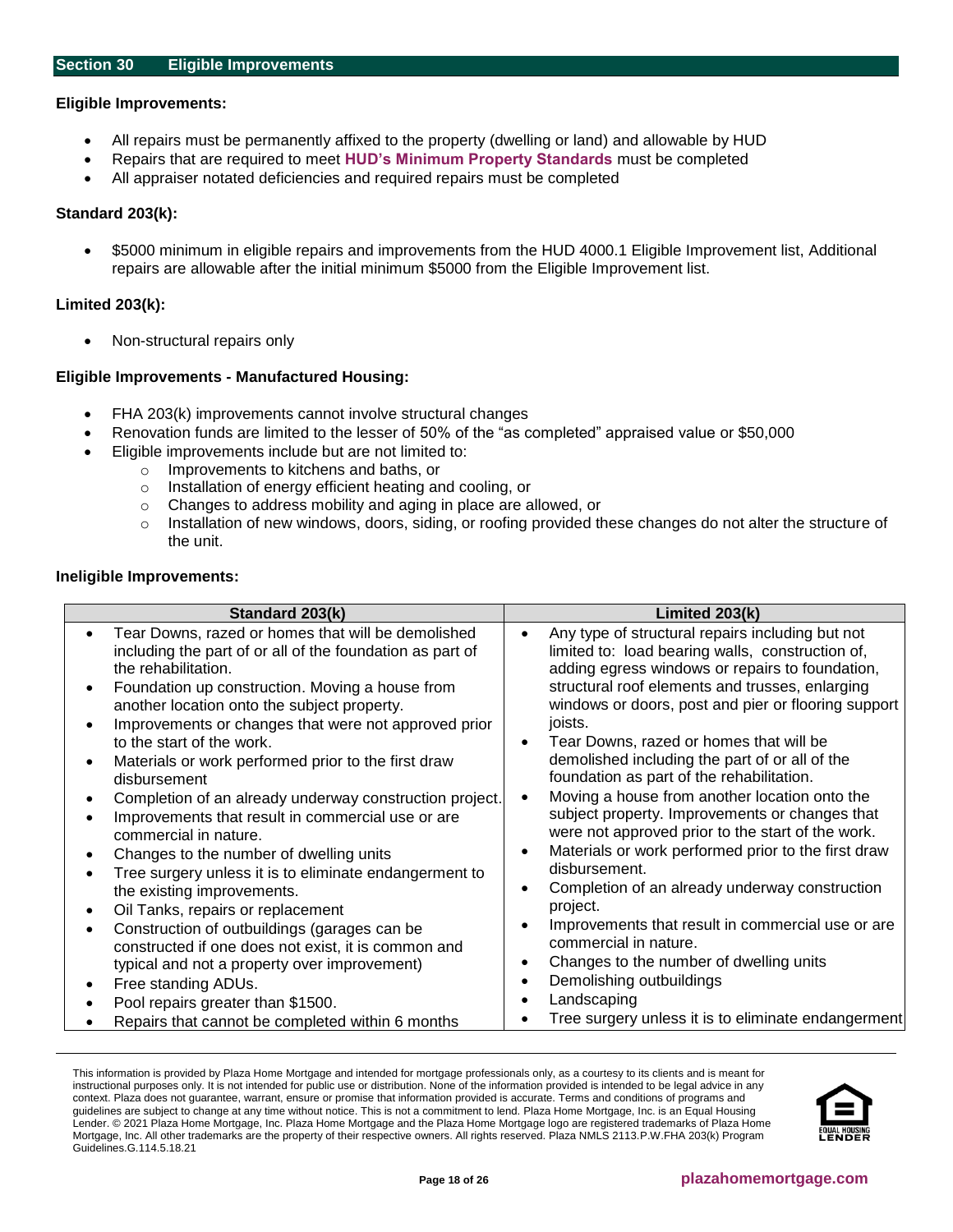| Recreational & Luxury Items. | to the existing improvements                     |
|------------------------------|--------------------------------------------------|
|                              | Oil Tanks, repairs or replacement                |
|                              | Pool repairs greater than \$1500                 |
|                              | Repairs that cannot be completed within 6 months |
|                              | Recreational & Luxury Items                      |

# **Recreational & Luxury Items include (but are not limited to):**

- BBQ Pits
- Outdoor Spas
- Bath House
- Tennis Court
- Satellite Dish
- TV Antenna
- Outdoor Fireplace or Hearth
- Gazebo
- **Dumbwaiters**
- New Swimming Pool (above or below ground) installed

## <span id="page-18-0"></span>**Section 30(a) Eligible Improvements – EEM**

## **Energy Efficient Mortgage:**

When a Purchase or Rate/Term Refinance transactions is coupled with an energy efficient mortgage (EEM), the base loan amount may exceed the county maximum. Therefore, LTV's may exceed those above in these scenarios.

The Energy Efficient Mortgage (EEM) program, as described in **[4000.1.II.A.8-Energy Efficient Mortgages](http://portal.hud.gov/hudportal/HUD?src=/program_offices/housing/sfh/eem/eemlette)**, may be used in conjunction with both the Standard and Limited 203(k) program. The amounts permissible under the EEM program are in addition to those available under the 203(k) program and, thus, combined may exceed the \$35,000 (\$50,000 in QOZ) Limited(k) repair cost limit. The cost of EEM improvements may be added to the total FHA loan amount. Any costs for EEM are accounted for separately and must not be included in the financeable repair and improvement costs.

# <span id="page-18-1"></span>**Section 30(b) Eligible Improvements - GNND and HUD REO**

## **Good Neighbor Next Door:**

When a borrower is using the Good Neighbor Next Door (GNND) program to purchase a property, LTV's may exceed those above. Refer to **[4000.1.II.A.8-Good Neighbor Next Door](http://portal.hud.gov/hudportal/documents/huddoc?id=40001HSGH.pdf#page=457)**. This program aims to revitalize neighborhoods by encouraging borrowers in selected professions to purchase and live in HUD-acquired single-family properties.

## **HUD REO:**

When a borrower is using the HUD REO program to purchase a property, LTVs may exceed those above. Refer to **[4000.1.II.A.8-HUD Real Estate Owned Processing](http://portal.hud.gov/hudportal/documents/huddoc?id=40001HSGH.pdf#page=457)**.

Through the Property Disposition Insured Sales Program, HUD offers its Real Estate Owned (REO) properties for sale with FHA insured financing available. Properties must meet the intent of the FHA's Minimum Property Standards (MPS) for existing properties and MPS for new construction to be eligible for this program.

This information is provided by Plaza Home Mortgage and intended for mortgage professionals only, as a courtesy to its clients and is meant for instructional purposes only. It is not intended for public use or distribution. None of the information provided is intended to be legal advice in any context. Plaza does not guarantee, warrant, ensure or promise that information provided is accurate. Terms and conditions of programs and guidelines are subject to change at any time without notice. This is not a commitment to lend. Plaza Home Mortgage, Inc. is an Equal Housing Lender. © 2021 Plaza Home Mortgage, Inc. Plaza Home Mortgage and the Plaza Home Mortgage logo are registered trademarks of Plaza Home Mortgage, Inc. All other trademarks are the property of their respective owners. All rights reserved. Plaza NMLS 2113.P.W.FHA 203(k) Program Guidelines.G.114.5.18.21

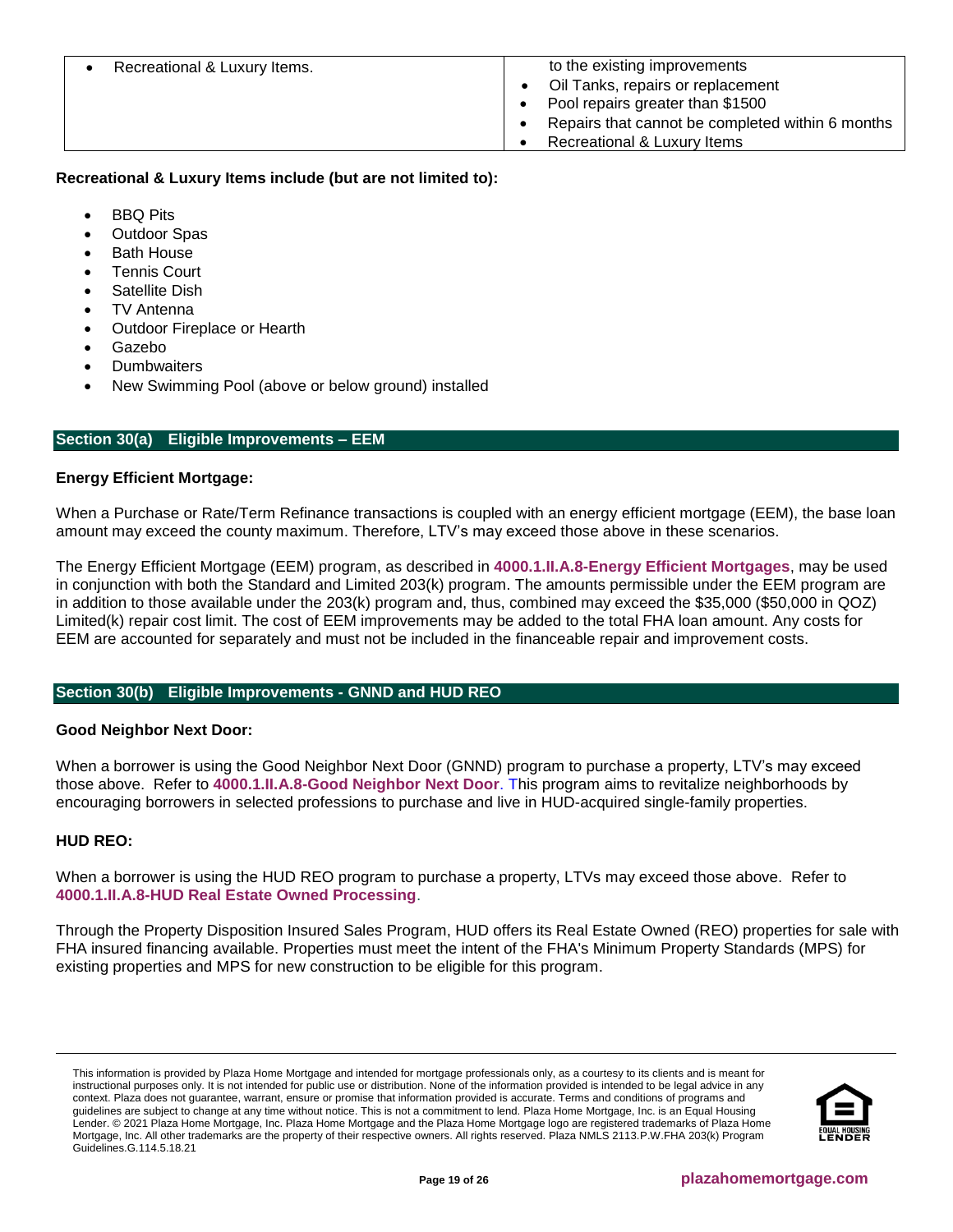#### <span id="page-19-0"></span>**Materials Draw (Standard 203(k) only) may be disbursed at closing in the following circumstances:**

- Materials costs for:
	- o items prepaid by the borrower in cash (must document), or
	- up to 50% of materials costs for items not yet paid for by the Borrower or contractor where a contract is established with the supplier (must document) and an order is placed with the manufacturer for delivery at a later date.
- Draw not to exceed the lessor of 50% of the materials or \$15,000.
- The specification of repairs/contractors bid must clearly document the exact materials and costs for which materials draw funds are to be advanced.
- Checks will be made payable to the borrower and contractor.
- A materials draw is not included in the allowable number of draws (max 5 draws).

#### **Borrower Provided Materials:**

- Materials provided by the borrower may be allowed but cannot be financed in the loan amount.
- All materials provided by the borrower must be new from the manufacturer and be documented with paid invoices
- Source of funds to acquire the materials must be documented
- Standard 203(k) the HUD Consultant must provide photos of the borrower provided materials.

#### <span id="page-19-1"></span>**Section 32 HUD Consultant, WWU and Feasibility**

#### Refer to **[4000.1.I.B.2-203\(k\) Consultants](http://portal.hud.gov/hudportal/documents/huddoc?id=40001HSGH.pdf#page=77)**.

#### **HUD Consultant:**

.

Standard 203(k) requires the use of a HUD approved HUD Consultant. The HUD Consultant must visit the site prior to the appraisal to ensure compliance with program requirements. A borrower may use a HUD Consultant on a Limited 203(k), it is not required and the cost may not be financed.

- Utilities must be turned on for this site review to be completed or a minimum 15-20% contingency reserve will be required.
- A written agreement must be obtained between the HUD Consultant and the Borrower that fully explains the services to be performed and the fees to be charged for each service. The written agreement must disclose to the Borrower that any inspection performed by the Consultant is not a "Home Inspection," as detailed in the disclosure **form HUD-92564-CN,** *[For Your Protection Get a Home Inspection](https://portal.hud.gov/hudportal/documents/huddoc?id=92564-cn.pdf)*.
- All HUD Consultants must be HUD approved. Refer to HUDs website for a list of **[approved HUD Consultants](https://entp.hud.gov/idapp/html/f17cnsltdata.cfm)**.
- Prior to the appraisal, a HUD approved HUD Consultant must visit the site to ensure compliance with program requirements.
- The HUD Consultant must also perform each inspection prior to the draw and prepare the Draw Request and Inspection form HUD-9746-A.
- The HUD Consultant must also perform a final close out inspection.

## **Work Write Up "WWU"- required Standard 203(k) only:**

- The WWU must be provided in standardized HUD format with required categories and summary in addition to the Contractors specification of repairs/bid.
- The WWU and bid must match in the scope of work for the project confirming that all improvements and repairs have been addressed and costs are aligned to current market costs.
- The WWU and bid/scope of work must match exactly in repairs/renovations to be completed.

This information is provided by Plaza Home Mortgage and intended for mortgage professionals only, as a courtesy to its clients and is meant for instructional purposes only. It is not intended for public use or distribution. None of the information provided is intended to be legal advice in any context. Plaza does not guarantee, warrant, ensure or promise that information provided is accurate. Terms and conditions of programs and guidelines are subject to change at any time without notice. This is not a commitment to lend. Plaza Home Mortgage, Inc. is an Equal Housing Lender. © 2021 Plaza Home Mortgage, Inc. Plaza Home Mortgage and the Plaza Home Mortgage logo are registered trademarks of Plaza Home Mortgage, Inc. All other trademarks are the property of their respective owners. All rights reserved. Plaza NMLS 2113.P.W.FHA 203(k) Program Guidelines.G.114.5.18.21

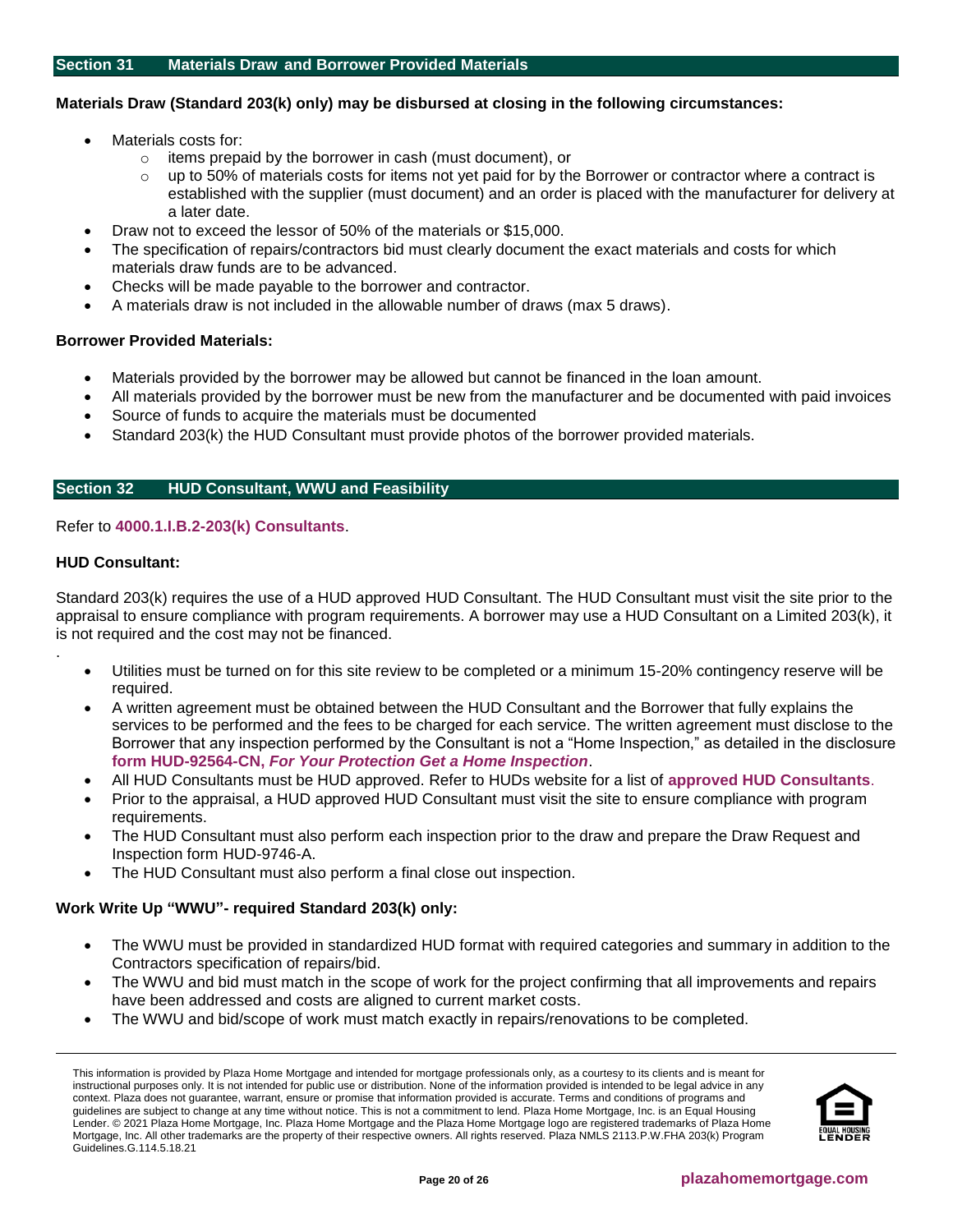• The WWU and bid/scope of work must match exactly in total cost of work or no greater than a \$500 variance

# **HUD Consultant Feasibility Study:**

- At the request of the borrower a HUD Consultant may provide a Feasibility Study.
- Plaza does not require a Feasibility Study unless the borrower has requested one. If a Feasibility Study was performed to determine if the project is financially feasible, a copy of the study must be provided in the loan file regardless if the cost was financed.
- Consultants may charge up to \$200 for a Feasibility Study. This fee is in addition to the WWU.
- A feasibility study is allowed with a Limited 203(k) however, the cost may not be financed.
- A buyer/borrower may request a Feasibility Study prior to submitting an offer to a seller.

#### <span id="page-20-0"></span>**Section 33 Contractor Requirements**

#### **Contractor:**

The contractor is chosen by the borrower. However, Plaza must be able to determine that the contractor is qualified, properly registered (with local issuing authority) and experienced for the work being performed. HUD does not certify 203(k) contractors for home rehabilitation projects that are being financed with an FHA 203(k) loan.

Plaza will verify the following required documentation to assist in making the determination that the contractor is qualified:

- License, bond, insurance (\$1MM min) (or local issuing authority requirements), and a current W9.
- **[FHA Standard 203\(k\) or FHA Limited 203\(k\) Contractor Profile Report](https://resourcecenter.plazahomemortgage.com/phmidocpublisher.nsf/All/1D28C23507312C2607257D3A00702809?OpenDocument)**. Including demonstrated experience in renovation lending and a minimum of three references of similar work in cost and nature completed within the last 12 months. The Originator must also sign the Contractor Profile report stating the contractor's references have been verified.
- Document a demonstrated financial ability to sustain projects
- Plaza reserves the right to pull a background report on contractors
- If mold abatement, lead-based paint abatement, or radon abatement, the contractor must be licensed under those specific trades.
- The borrower is allowed up to three (3) sub-contractors on a Limited 203(k) and one General contractor on the Standard 203(k).
- The borrower may not act as the General Contractor. "Self-Help" loans are not permitted for Standard 203(k) transactions.

## **Renovation Contract:**

Borrowers must have a renovation contract with their contractor and the contractor must agree to indemnify the borrower for all property losses or damages caused by its employees or sub-contractors **[FHA 203\(k\) Homeowner/Contractor](https://resourcecenter.plazahomemortgage.com/phmidocpublisher.nsf/All/4B8AA29591EA31AA07257D4300576F81?OpenDocument)  [Agreement](https://resourcecenter.plazahomemortgage.com/phmidocpublisher.nsf/All/4B8AA29591EA31AA07257D4300576F81?OpenDocument)** is a required form.

**Note:** Specific federal requirements exist for contractors working on housing or child-occupied facilities built before 1978. Under these requirements, contractors need to complete training and obtain a Lead Based Paint Renovation license before they can bid on renovation projects involving pre-1978 housing and child-occupied facilities.

This information is provided by Plaza Home Mortgage and intended for mortgage professionals only, as a courtesy to its clients and is meant for instructional purposes only. It is not intended for public use or distribution. None of the information provided is intended to be legal advice in any context. Plaza does not guarantee, warrant, ensure or promise that information provided is accurate. Terms and conditions of programs and guidelines are subject to change at any time without notice. This is not a commitment to lend. Plaza Home Mortgage, Inc. is an Equal Housing Lender. © 2021 Plaza Home Mortgage, Inc. Plaza Home Mortgage and the Plaza Home Mortgage logo are registered trademarks of Plaza Home Mortgage, Inc. All other trademarks are the property of their respective owners. All rights reserved. Plaza NMLS 2113.P.W.FHA 203(k) Program Guidelines.G.114.5.18.21

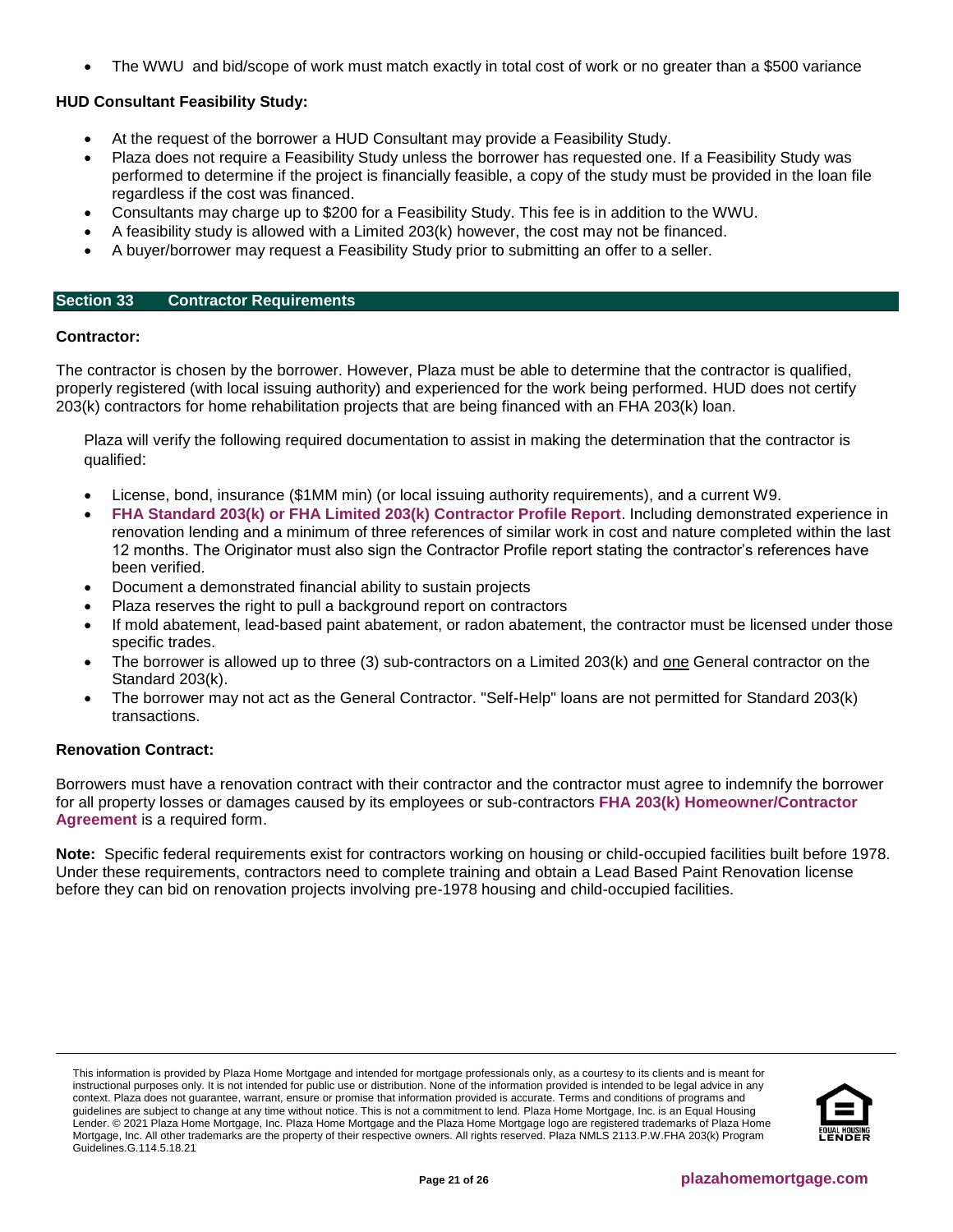# <span id="page-21-0"></span>**Limited 203(k) only:**

"Self-help" is defined as the borrower performing some or all of the work items. Self-help, is only allowable as outlined below and is strongly discouraged unless the borrower's ability to perform the work in a competent, timely, and workmanlike manner is self-evident and documented. Borrower must sign **[FHA Limited 203\(k\) Self Help Agreement](https://resourcecenter.plazahomemortgage.com/phmidocpublisher.nsf/All/C2EAB101B6BB924407257A1B005A3255?OpenDocument)** and construction must be completed within 6 months or less of loan closing..

## **Borrowers completing painting work:**

- Borrowers providing interior/exterior painting labor are not required to be contractors.
- General Contractor must be employed for all other repairs.
- General Contractor to document rooms to be painted and supply materials only on specification of repairs/bid.
- Painting materials only will be reimbursed.
- Borrower must provide receipts for reimbursement

# **Home Depot or Lowes installation services:**

- Borrowers may purchase appliances from Home Depot, Lowes, or other appliance stores.
- Construction work: Borrowers may use Home Deport or Lowes for renovations and may include the cost of labor, materials and installation.
- Bid/Specification of work and purchases must be provided directly from retailer. All materials and labor (installation) must be provided by retailer, documented on the retailer's bid and may be reimbursed
- Borrowers must maintain records documenting actual costs and lien waivers

# **Borrower employed as a contractor:**

- Borrower must be a currently qualified contractor and meet all Plaza's contractor requirements, see section 33.
- Borrower must submit a work plan and bid/specification of repairs (**materials only costs**) detailing the exact work items to be performed by the Borrower.
- Borrower will not be reimbursed for labor costs.
- Borrower must submit a bid from a contractor (other than the Borrower) that provides a breakdown of the cost for **materials and labor** for each work item. **The amount of this bid, (labor and materials) will be used for the loan financing.** Any remaining funds will be used towards principal reduction
- If permits are required the borrower must be a licensed contractor working in the specific field necessary for the rehabilitation.
- If mold abatement, lead based abatement, HVAC, electrical or plumbing work is necessary for rehabilitation, the borrower must be licensed under those specific trades.
- Contractor/Borrower must maintain complete records documenting actual cost of rehabilitation, including paid receipts for materials, permits and lien waivers.
- Borrower must provide an LOE addressing experience with self-help projects and how the work will be completed within the required 6 months' time period and all levels of current contracting business will remain
- The borrower must perform the self-help work themselves, subcontractors are not allowed on this program.
- Contingency reserve of 20% required.

# **Self help is not allowed for properties in the State of Texas.**

This information is provided by Plaza Home Mortgage and intended for mortgage professionals only, as a courtesy to its clients and is meant for instructional purposes only. It is not intended for public use or distribution. None of the information provided is intended to be legal advice in any context. Plaza does not guarantee, warrant, ensure or promise that information provided is accurate. Terms and conditions of programs and guidelines are subject to change at any time without notice. This is not a commitment to lend. Plaza Home Mortgage, Inc. is an Equal Housing Lender. © 2021 Plaza Home Mortgage, Inc. Plaza Home Mortgage and the Plaza Home Mortgage logo are registered trademarks of Plaza Home Mortgage, Inc. All other trademarks are the property of their respective owners. All rights reserved. Plaza NMLS 2113.P.W.FHA 203(k) Program Guidelines.G.114.5.18.21

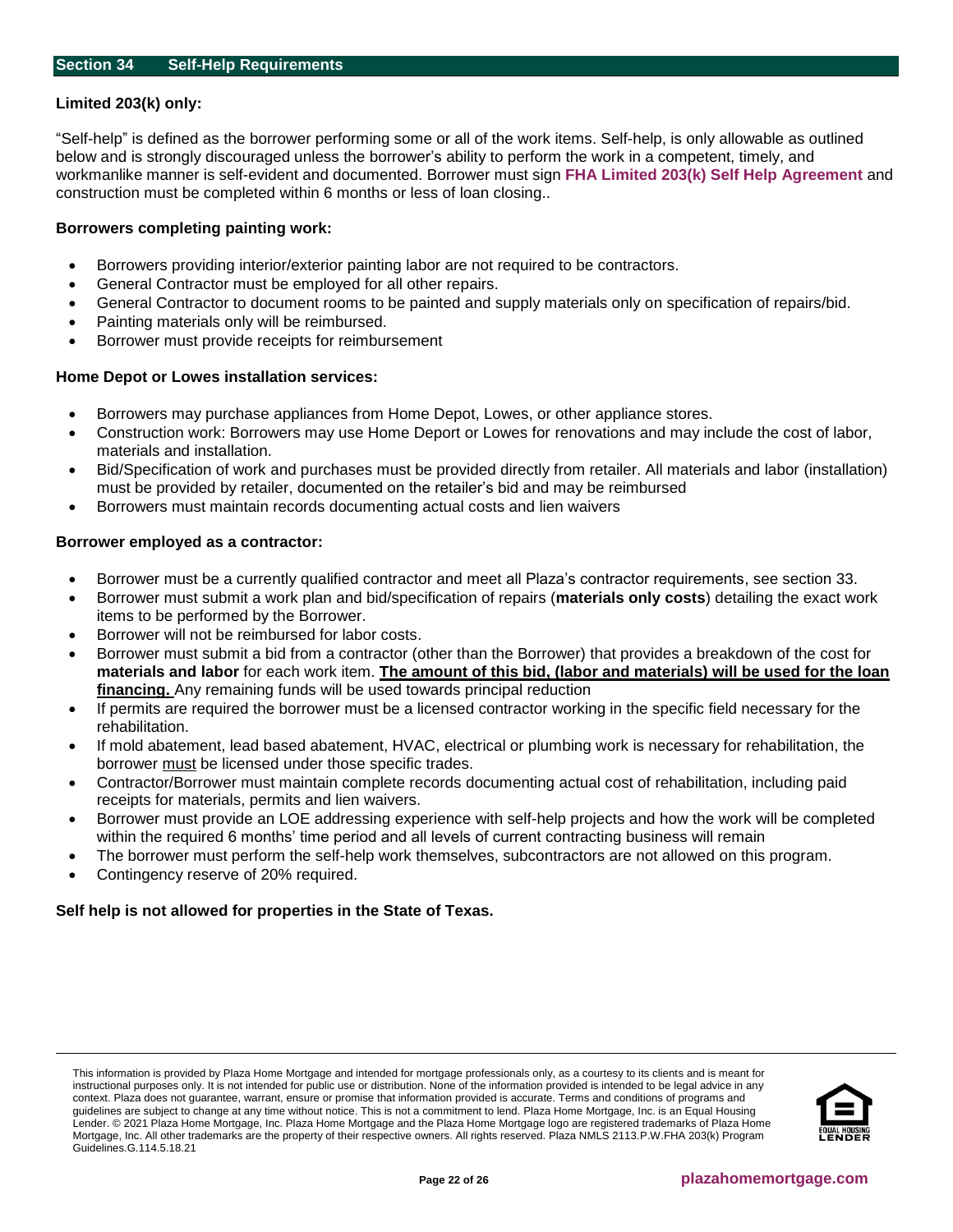#### <span id="page-22-0"></span>**Section 35 Plans and Specifications of Repairs/Contractors Bid**

#### **Plans and Specifications / Contractor Bid requirements:**

- Must be prepared by a registered, licensed, or certified general contractor or renovation consultant.
- Must be provided on contractor's letterhead or on Plaza's bid template form
- Fully describe, detail and itemize the specific work that the contractor agrees to perform for the borrower.
- Include quality and quantity of materials, exact location of work and labor and materials cost separated for each of the repairs.
- Include an itemized listing of all permits and corresponding costs.
- Include an itemized description (aka Draw Schedule) establishing the schedule for completing each stage of work and corresponding payments (including both the start and job completion dates).
- Itemize the specific work that the contractor agrees to perform for the borrower.
- Identify all subcontractors and suppliers.
- Include all contractors and borrower's information, address, phone and email.
- Executed by both the contractor and the borrower.

#### **Plaza's Contractors Bid Template FM-433 is recommended**

#### **Standard 203(k) only:**

Architectural exhibits and or a structural engineer reports (Plaza to determine at time of project review) will also be required if an addition, structural reconfiguration, load bearing changes, major structural or foundation work are part of the proposed renovation and will be required to be provided in the loan file.

#### **Limited 203(k) only:**

A Work Plan is required as per HUD 4000.1 in addition to the specification of repairs/contractors bid. The Borrower must provide the Work Plan detailing the proposed repairs or improvements. There is no required format for the work plan.

#### <span id="page-22-1"></span>**Section 36 Rehabilitation Period**

- Renovation work must be completed within 6 months after closing, if not complete Plaza may verify project status.
- Consideration should be given to cold climate and weather-related delays that could impact the rehabilitation period. Borrower must provide adequate documentation to request rehabilitation extensions
- Renovation work must begin within 30 days of closing. If work has not started within 30 days, stops for more than 30 consecutive days, or has not been completed within the established time frame or extended Plaza approved time frame, Plaza may consider the loan to be in default.
- Renovation work extensions can be granted within the 6-month window; however, the extension can only be granted if the loan payments are current.
- Plaza to approve in advance any work/project extensions.

This information is provided by Plaza Home Mortgage and intended for mortgage professionals only, as a courtesy to its clients and is meant for instructional purposes only. It is not intended for public use or distribution. None of the information provided is intended to be legal advice in any context. Plaza does not guarantee, warrant, ensure or promise that information provided is accurate. Terms and conditions of programs and guidelines are subject to change at any time without notice. This is not a commitment to lend. Plaza Home Mortgage, Inc. is an Equal Housing Lender. © 2021 Plaza Home Mortgage, Inc. Plaza Home Mortgage and the Plaza Home Mortgage logo are registered trademarks of Plaza Home Mortgage, Inc. All other trademarks are the property of their respective owners. All rights reserved. Plaza NMLS 2113.P.W.FHA 203(k) Program Guidelines.G.114.5.18.21

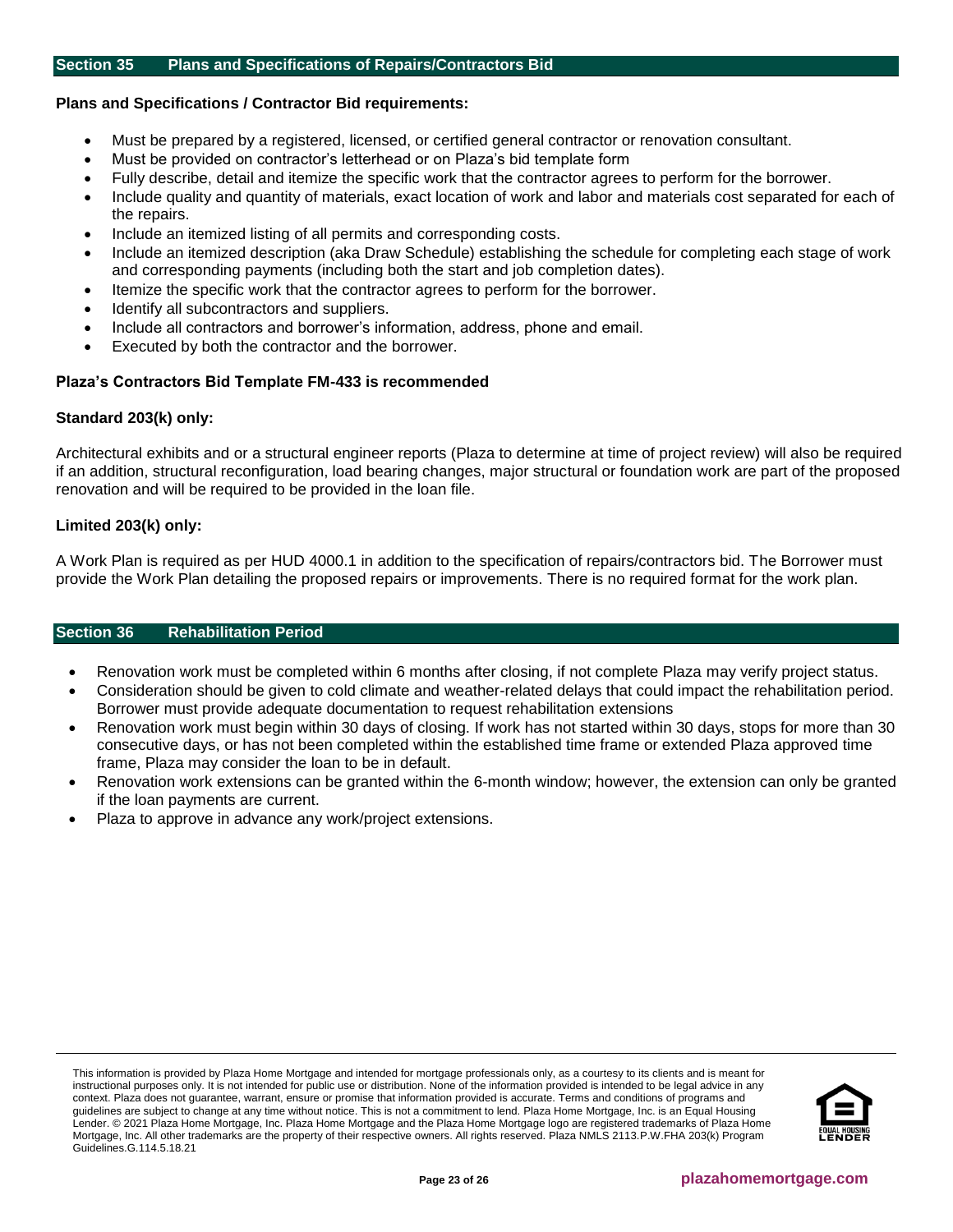<span id="page-23-0"></span>HUD standard loan instruments are used in addition to the required Renovation forms listed below. Models can be found on Plaza's and HUD's website.

# **Required forms Standard 203(k) and Limited 203(k):**

- **[FHA Connect 203\(k\) Calculator](https://entp.hud.gov/idapp/html/f17203k-look.cfm)**
- **[FHA Maximum Mortgage Worksheet](https://resourcecenter.plazahomemortgage.com/phmidocpublisher.nsf/All/D57758419E8750F007257D4300582255?OpenDocument)** or copy of **[FHA Connect 203\(k\) Calculator](https://entp.hud.gov/idapp/html/f17203k-look.cfm)** used at time of submission (to identify loan amount and fees)
- **[FHA 203\(k\) Borrower's Acknowledgement HUD-92700-A](https://resourcecenter.plazahomemortgage.com/phmidocpublisher.nsf/All/1E772FDF41C6ED0E07257D43005741A6?OpenDocument)**
- **[FHA 203\(k\) Borrower's Identity-of-Interest Certification](https://resourcecenter.plazahomemortgage.com/phmidocpublisher.nsf/All/D1F0B274DF982E8B07257D430056C3F4?OpenDocument)**
- Contractors bid/specification of repairs
- Contractor **[W-9](https://resourcecenter.plazahomemortgage.com/phmidocpublisher.nsf/All/22C13CC94D34FD8007257A1A0076C0EC?OpenDocument)** Form completed by contractor(s)
- **[FHA 203\(k\) Rehabilitation Loan Agreement](https://resourcecenter.plazahomemortgage.com/phmidocpublisher.nsf/All/33B050F62849D91507257A1D0079AB6B?OpenDocument)** \*provided and signed at closing
- Sales Contract. The sales contract must include a provision that the Borrower has applied for Section 203(k) financing, and that the contract is contingent upon mortgage approval and the Borrower's acceptance of additional required improvements as determined by the Mortgagee. An addendum to the contract is acceptable.

# **Standard 203(k) specific in addition to those listed above:**

- **[FHA Standard 203\(k\) Homeowner/Contractor Agreement\(s\)](https://resourcecenter.plazahomemortgage.com/phmidocpublisher.nsf/All/4B8AA29591EA31AA07257D4300576F81?OpenDocument)**
- **[FHA Standard 203\(k\) Contractor Profile Report](https://resourcecenter.plazahomemortgage.com/phmidocpublisher.nsf/All/1D28C23507312C2607257D3A00702809?OpenDocument)**
- **[FHA Standard 203\(k\) Draw Request HUD-9746-A](https://resourcecenter.plazahomemortgage.com/phmidocpublisher.nsf/All/AC60D7163037F80407257D41006B16D2?OpenDocument)**
- **[FHA 203\(k\) HUD Consultant's Identity-of-Interest Certification](https://resourcecenter.plazahomemortgage.com/phmidocpublisher.nsf/All/00C1A534437552CD07257D3A006ECB42?OpenDocument)**
- HUD Consultant **[W-9](https://resourcecenter.plazahomemortgage.com/phmidocpublisher.nsf/All/B5B3109A99C6BF4C07257D430057982A?OpenDocument)** Form completed by consultant
- HUD Consultant Write-up (WWU)

# **Limited 203(k) specific in addition to those listed above**:

- **[FHA Limited 203\(k\) Borrower Acknowledgement HUD-](https://resourcecenter.plazahomemortgage.com/phmidocpublisher.nsf/All/027EFAD8631B23B507257A2500649CE2?OpenDocument) 92700-A**
- **[FHA Limited 203\(k\) Contractor Profile Report](https://resourcecenter.plazahomemortgage.com/phmidocpublisher.nsf/88831D26FF45FDD988258167006E14BA/$File/FHA%2020328k29%20Contractor%20Profile%20%20and%20Reference%20Form%20%20FM2D193.pdf)**
- **[FHA Limited 203\(k\) Self Help Agreement](https://resourcecenter.plazahomemortgage.com/phmidocpublisher.nsf/All/C2EAB101B6BB924407257A1B005A3255?OpenDocument)** if applicable
- Work Plan. See **[Section 35](#page-22-0)**

## **Closing Forms:**

- FHA 203(k) Rehabilitation Loan Agreement
- Notice to Borrower Regarding 203(k) Loan Program
- 203(k) Security Instrument modifications
	- $\circ$  Modifications to the security instrument are necessary for mortgages that involve releases from the rehabilitation escrow account. For these, the following language should be typed in the form: "Provisions pertaining to releases are contained in the Rehabilitation Rider which is attached to this mortgage, and made a part hereof." A Rehabilitation Rider is a required modification to the security instrument.
- Rehabilitation Loan Rider

This information is provided by Plaza Home Mortgage and intended for mortgage professionals only, as a courtesy to its clients and is meant for instructional purposes only. It is not intended for public use or distribution. None of the information provided is intended to be legal advice in any context. Plaza does not guarantee, warrant, ensure or promise that information provided is accurate. Terms and conditions of programs and guidelines are subject to change at any time without notice. This is not a commitment to lend. Plaza Home Mortgage, Inc. is an Equal Housing Lender. © 2021 Plaza Home Mortgage, Inc. Plaza Home Mortgage and the Plaza Home Mortgage logo are registered trademarks of Plaza Home Mortgage, Inc. All other trademarks are the property of their respective owners. All rights reserved. Plaza NMLS 2113.P.W.FHA 203(k) Program Guidelines.G.114.5.18.21

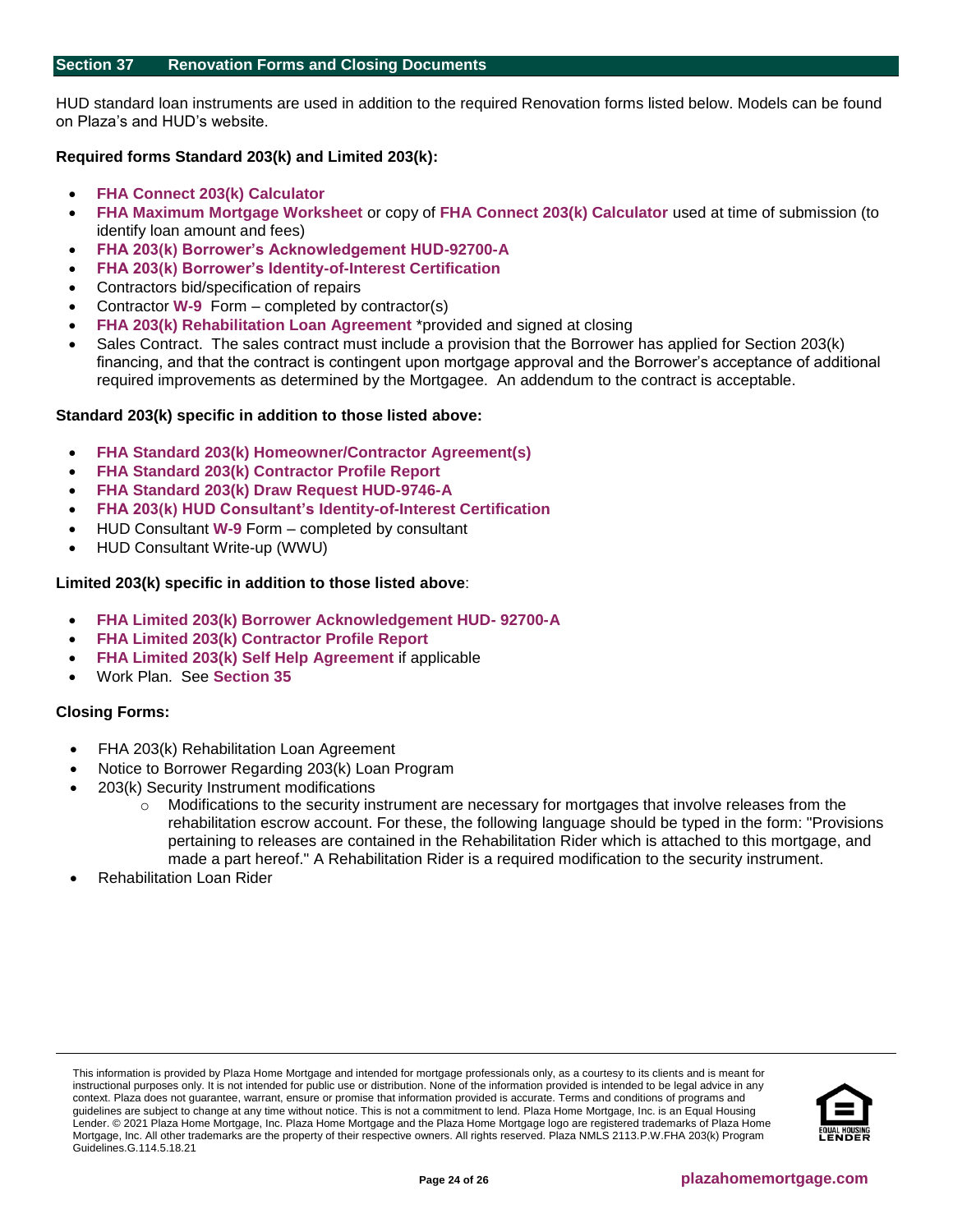<span id="page-24-0"></span>The following may be disbursed at closing:

#### **Standard 203(k):**

- Permit fees (permits must be obtained before work commences);
- Prepaid architectural or engineering fees;
- Prepaid Consultant fees;
- Materials draw, see section 31

## **Limited 203(k):**

- Permit fees (permits must be obtained before work commences)
- 50% of the total cost of the repairs, handled through escrow/title (step 1:A.1 in the 203(k) Calculator. B1 on Maximum Mortgage Worksheet).

#### **Remaining Draw Process:**

- Draws will not be approved for work that is not yet complete, including not yet installed materials.
- Plaza will set up an interest-bearing repair escrow account which is insured by the FDIC, to fund the remaining disbursement. Any interest earned is applied as a principal reduction to the loan.
- Plaza will handle all project inspections and all remaining rehabilitation disbursement.
- Lien Waivers must be provided at the time of each draw
- The borrower must provide a FHA 203(k) Homeowner's Notice of Work Completion to Plaza, requesting final inspection and indicating that the work is satisfactorily complete
- If an occupancy certification is required, this must be provided prior to the issuance of the Final Release Notice
- A 10% percent holdback is required on each draw release. The total of all holdbacks may be released only after the final inspection and issuance of the Final Release Notice is received from borrower, HUD Consultant, and inspector as applicable
- Plaza will order a final inspection by the original appraiser
- Title must be cleared before the final draw.
- Funds will be made available via a two-party check payable to the borrower and contractor

# **Standard 203(k):**

- Up to 5 draws are allowed.
- The HUD Consultant will perform an inspection prior to every draw and prepare **[FHA Standard 203\(k\) Draw](https://resourcecenter.plazahomemortgage.com/phmidocpublisher.nsf/All/AC60D7163037F80407257D41006B16D2?OpenDocument)  [Request HUD-9746-A](https://resourcecenter.plazahomemortgage.com/phmidocpublisher.nsf/All/AC60D7163037F80407257D41006B16D2?OpenDocument)**.
- The HUD Consultant must also perform the final close out inspections

#### **Limited 203(k):**

• The final 50% will be released after all work has been completed and a final invoice from the contractor has been provided

#### **Borrowers are strongly encouraged to be working directly and closely with our Reno Servicing department with questions, change orders and draw requests on their funded 203(k)**

Customer Service / Loan Servicing Phone: 1-888-807-2620, option 3 Fax: 1-858-332-1861 Email: **[renoservicing@plazahomemortgage.com](mailto:renoservicing@plazahomemortgage.com)**

This information is provided by Plaza Home Mortgage and intended for mortgage professionals only, as a courtesy to its clients and is meant for instructional purposes only. It is not intended for public use or distribution. None of the information provided is intended to be legal advice in any context. Plaza does not guarantee, warrant, ensure or promise that information provided is accurate. Terms and conditions of programs and guidelines are subject to change at any time without notice. This is not a commitment to lend. Plaza Home Mortgage, Inc. is an Equal Housing Lender. © 2021 Plaza Home Mortgage, Inc. Plaza Home Mortgage and the Plaza Home Mortgage logo are registered trademarks of Plaza Home Mortgage, Inc. All other trademarks are the property of their respective owners. All rights reserved. Plaza NMLS 2113.P.W.FHA 203(k) Program Guidelines.G.114.5.18.21